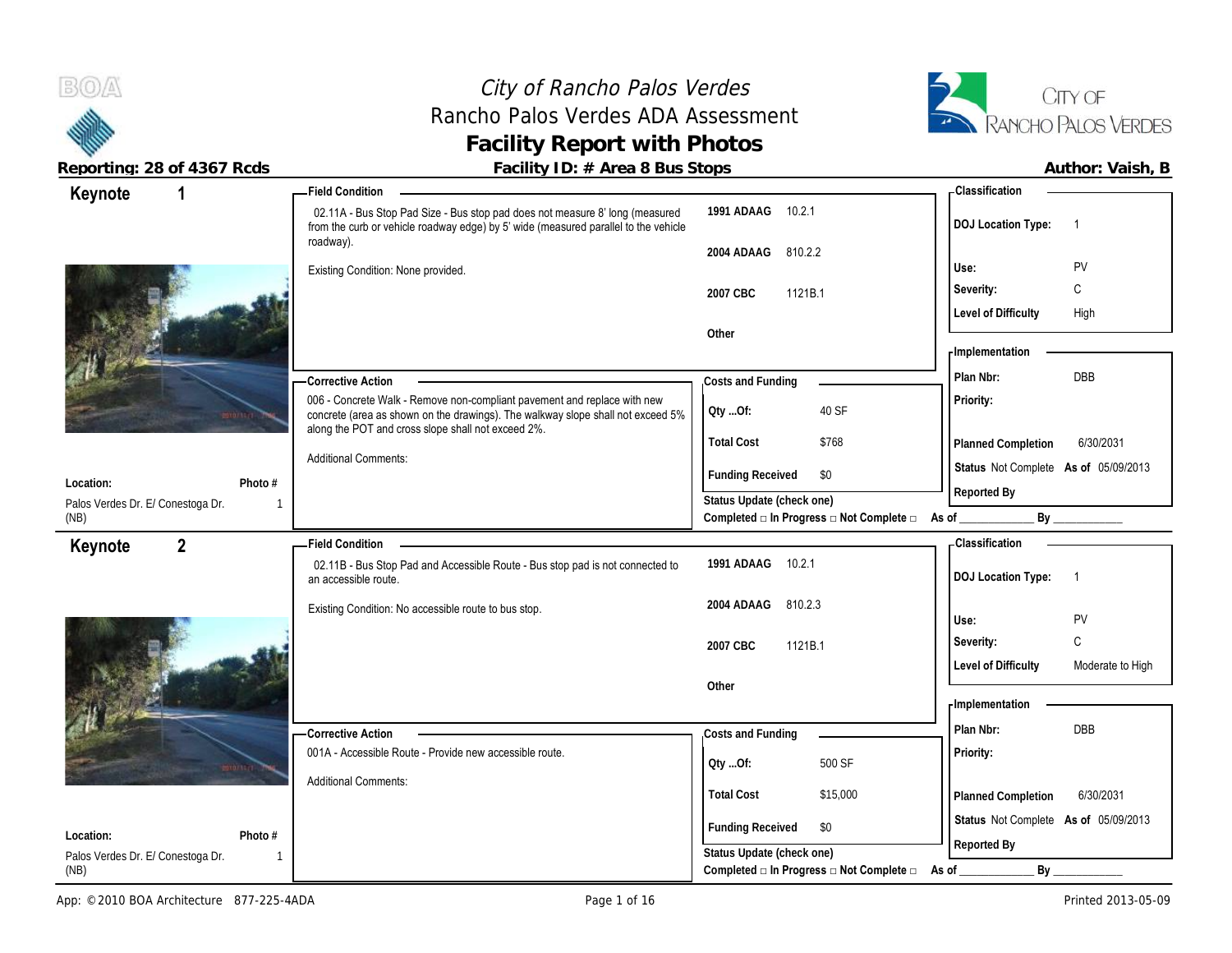



| Keynote                           | -Field Condition                                                                                                                                                                                                                         |                                                                  | - Classification                       |
|-----------------------------------|------------------------------------------------------------------------------------------------------------------------------------------------------------------------------------------------------------------------------------------|------------------------------------------------------------------|----------------------------------------|
|                                   | 02.16 - Hazardous Vehicular Area - Where a walk crosses or adjoins the<br>vehicular way and the walking surface is not separated by curbs, railings, or other<br>elements between the pedestrian areas and vehicular areas, the boundary | 1991 ADAAG<br>4.29.5                                             | <b>DOJ Location Type:</b>              |
|                                   | between the areas is not defined by a continuous detectable warning at least 36"                                                                                                                                                         | 2004 ADAAG -                                                     | PV<br>Use:                             |
|                                   | wide complying with CBC 1121B.3.1 item 8(a). (i.e., the warning surface shall<br>contrast visually with adjoining surfaces, either light on dark or dark on light, and                                                                   | 2007 CBC<br>1133B.8.5                                            | C<br>Severity:                         |
|                                   | shall differ from adjoining walking surfaces in resiliency or sound on cane contact.<br>Color: yellow conforming to Federal Color No. 33538, Table IV/ Standard No.                                                                      |                                                                  | <b>Level of Difficulty</b><br>Moderate |
|                                   | 595B. Where the color value contrast between the yellow warning and the main<br>walking surface is less than 70 percent, a 1" wide black strip shall separate the<br>yellow warning from the main walking surface.)                      | Other                                                            |                                        |
|                                   | Existing Condition: No boundary between shoulder and road.                                                                                                                                                                               |                                                                  |                                        |
|                                   |                                                                                                                                                                                                                                          |                                                                  | - Implementation                       |
|                                   | -Corrective Action                                                                                                                                                                                                                       | Costs and Funding                                                | <b>DBB</b><br>Plan Nbr:                |
|                                   | 027 - Site Work - Miscellaneous - See Additional Comments                                                                                                                                                                                | 1 EA<br>QtyOf:                                                   | Priority:                              |
|                                   | Additional Comments: See Keynote 2 for corrective action.                                                                                                                                                                                | <b>Total Cost</b><br>\$0                                         | <b>Planned Completion</b><br>6/30/2031 |
| Location:<br>Photo #              |                                                                                                                                                                                                                                          | <b>Funding Received</b><br>\$0                                   | Status Not Complete As of 05/09/2013   |
| Palos Verdes Dr. E/ Conestoga Dr. |                                                                                                                                                                                                                                          | Status Update (check one)                                        | Reported By                            |
| (NB)                              |                                                                                                                                                                                                                                          | Completed $\square$ In Progress $\square$ Not Complete $\square$ | <b>By</b><br>As of                     |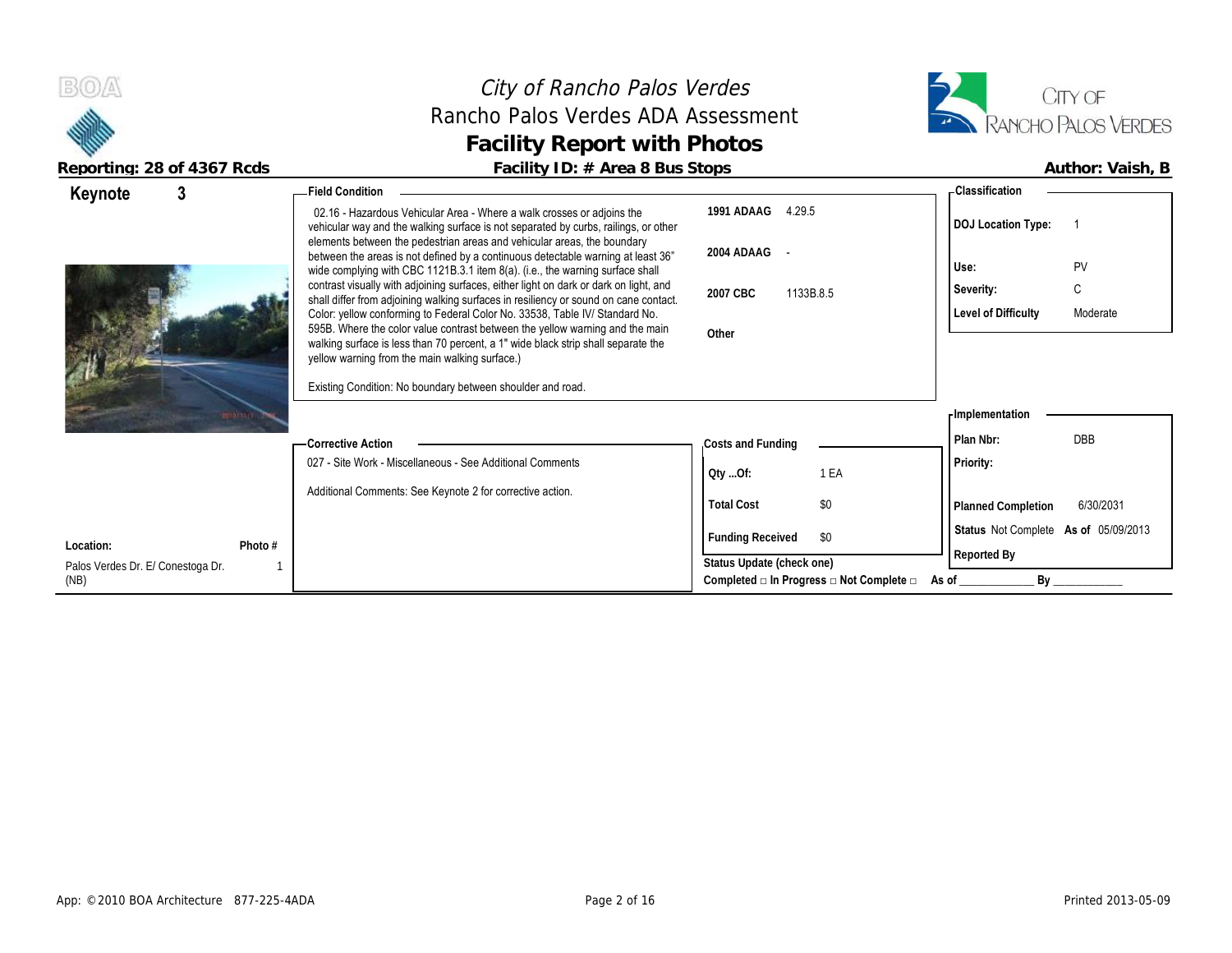

 $B(0)$ 

Reporting: 28 of 4367 Rcds **Facility ID: # Area 8 Bus Stops Author: Vaish, B Author: Vaish, B** 

| Keynote                                           | 4               | <b>Field Condition</b>                                                                                                                                              |                                                                                              | - Classification                            |
|---------------------------------------------------|-----------------|---------------------------------------------------------------------------------------------------------------------------------------------------------------------|----------------------------------------------------------------------------------------------|---------------------------------------------|
|                                                   |                 | 02.17 - Other - Passenger Loading Zones - See Additional Comments                                                                                                   | 1991 ADAAG -                                                                                 | <b>DOJ Location Type:</b><br>$\overline{1}$ |
|                                                   |                 | Existing Condition: Bench (12" high seat, 14" deep seat, 14" high back support).                                                                                    | 2004 ADAAG<br>$\sim$ $-$                                                                     | PV<br>Use:                                  |
|                                                   |                 |                                                                                                                                                                     |                                                                                              | E<br>Severity:                              |
|                                                   |                 |                                                                                                                                                                     | 2007 CBC                                                                                     | <b>Level of Difficulty</b><br>Moderate      |
|                                                   |                 |                                                                                                                                                                     | Other                                                                                        |                                             |
|                                                   |                 |                                                                                                                                                                     |                                                                                              | - Implementation                            |
|                                                   |                 | <b>Corrective Action</b>                                                                                                                                            | Costs and Funding                                                                            | DBB<br>Plan Nbr:                            |
|                                                   |                 | 027 - Site Work - Miscellaneous - See Additional Comments                                                                                                           |                                                                                              | Priority:                                   |
|                                                   |                 |                                                                                                                                                                     | 1 EA<br>Qty Of:                                                                              |                                             |
|                                                   |                 | Additional Comments: Provide compliant bench with clear WC seating space.                                                                                           | <b>Total Cost</b><br>\$600                                                                   | Planned Completion                          |
|                                                   |                 |                                                                                                                                                                     | \$0                                                                                          | Status Not Complete As of 05/09/2013        |
| Location:                                         | Photo #         |                                                                                                                                                                     | <b>Funding Received</b>                                                                      | Reported By                                 |
| Palos Verdes Dr. E/ Mustang Rd. (SB)              |                 |                                                                                                                                                                     | Status Update (check one)<br>Completed $\Box$ In Progress $\Box$ Not Complete $\Box$ As of _ | $\mathsf{By}$                               |
| Keynote                                           | $5\phantom{.0}$ | <b>Field Condition</b>                                                                                                                                              |                                                                                              | <b>Classification</b>                       |
|                                                   |                 |                                                                                                                                                                     |                                                                                              |                                             |
|                                                   |                 | 02.11A - Bus Stop Pad Size - Bus stop pad does not measure 8' long (measured<br>from the curb or vehicle roadway edge) by 5' wide (measured parallel to the vehicle | 1991 ADAAG<br>10.2.1                                                                         | <b>DOJ Location Type:</b><br>$\overline{1}$ |
|                                                   |                 | roadway).                                                                                                                                                           |                                                                                              |                                             |
|                                                   |                 | Existing Condition: Bus pad 8' long by 3'-2" wide.                                                                                                                  | 2004 ADAAG<br>810.2.2                                                                        | PV<br>Use:                                  |
|                                                   |                 |                                                                                                                                                                     | 2007 CBC<br>1121B.1                                                                          | C<br>Severity:                              |
|                                                   |                 |                                                                                                                                                                     |                                                                                              | <b>Level of Difficulty</b><br>High          |
|                                                   |                 |                                                                                                                                                                     | Other                                                                                        |                                             |
|                                                   |                 |                                                                                                                                                                     |                                                                                              | - Implementation                            |
|                                                   |                 | <b>Corrective Action</b>                                                                                                                                            | Costs and Funding                                                                            | Plan Nbr:<br>DBB                            |
|                                                   |                 | 006 - Concrete Walk - Remove non-compliant pavement and replace with new<br>concrete (area as shown on the drawings). The walkway slope shall not exceed 5%         | 45 SF<br>Qty Of:                                                                             | Priority:                                   |
|                                                   |                 | along the POT and cross slope shall not exceed 2%.                                                                                                                  | <b>Total Cost</b><br>\$864                                                                   | 6/30/2031<br>Planned Completion             |
|                                                   |                 | <b>Additional Comments:</b>                                                                                                                                         |                                                                                              | Status Not Complete As of 05/09/2013        |
| Location:<br>Palos Verdes Dr. E/ Mustang Rd. (SB) | Photo #<br>4    |                                                                                                                                                                     | <b>Funding Received</b><br>\$0<br>Status Update (check one)                                  | Reported By                                 |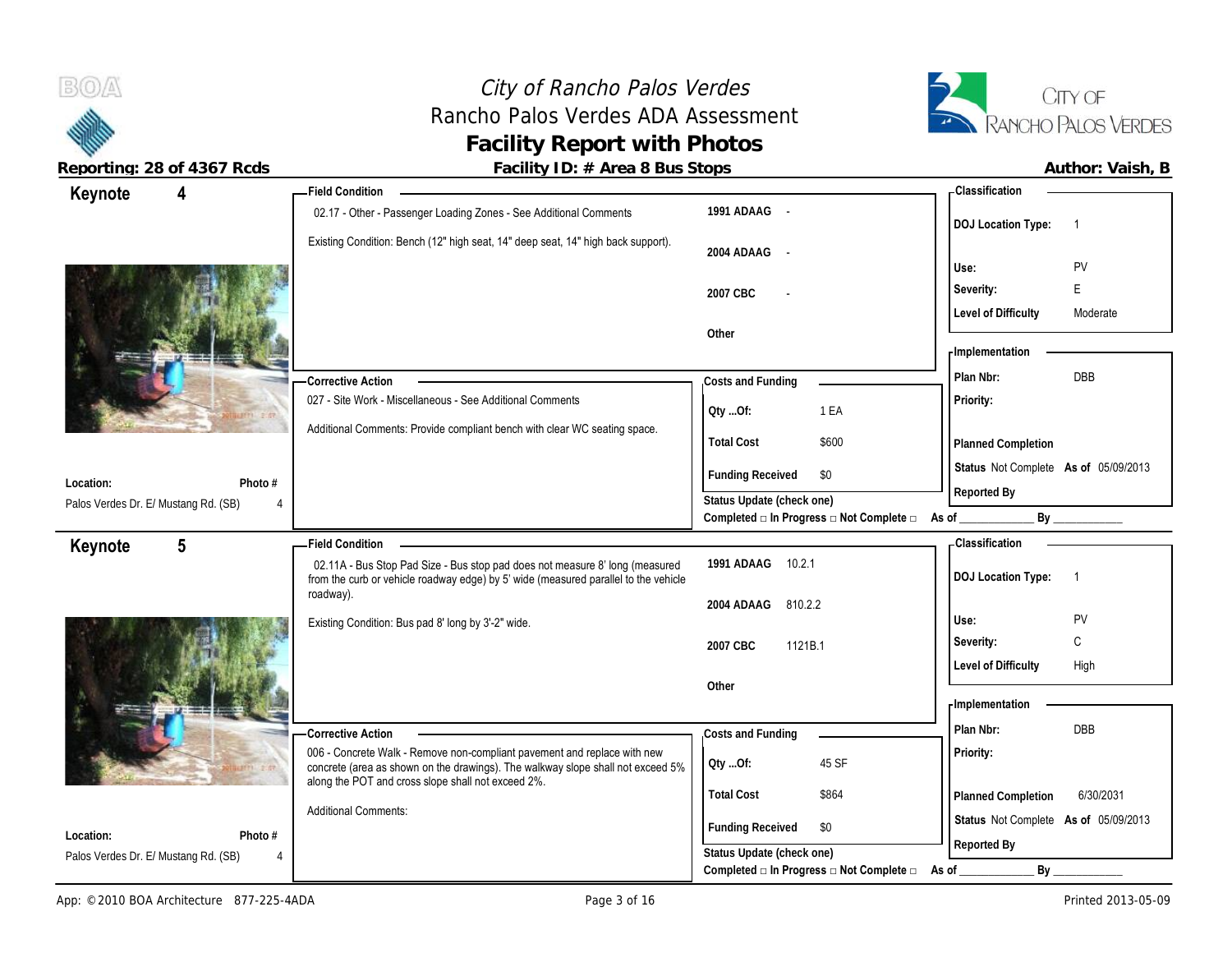City of Rancho Palos Verdes Rancho Palos Verdes ADA Assessment **Facility Report with Photos Reporting: 28 of 4367 Rcds Facility ID: # Area 8 Bus Stops Author: Vaish, B**



| 6<br>Keynote                                                      | Field Condition                                                                                       |                                                         | <b>Classification</b>                                                   |
|-------------------------------------------------------------------|-------------------------------------------------------------------------------------------------------|---------------------------------------------------------|-------------------------------------------------------------------------|
|                                                                   | 02.11B - Bus Stop Pad and Accessible Route - Bus stop pad is not connected to<br>an accessible route. | 1991 ADAAG<br>10.2.1                                    | <b>DOJ</b> Location Type:                                               |
|                                                                   | Existing Condition: No accessible route to bus stop.                                                  | 2004 ADAAG<br>810.2.3                                   | PV<br>Use:                                                              |
|                                                                   |                                                                                                       | 1121B.1<br>2007 CBC                                     | C<br>Severity:                                                          |
|                                                                   |                                                                                                       | Other                                                   | <b>Level of Difficulty</b><br>Moderate to High<br><b>Implementation</b> |
|                                                                   | - Corrective Action                                                                                   | Costs and Funding                                       | DBB<br>Plan Nbr:                                                        |
|                                                                   | 001A - Accessible Route - Provide new accessible route.                                               | 500 SF<br>Qty Of:                                       | Priority:                                                               |
|                                                                   | <b>Additional Comments:</b>                                                                           | <b>Total Cost</b><br>\$15,000                           | 6/30/2031<br><b>Planned Completion</b>                                  |
|                                                                   |                                                                                                       | <b>Funding Received</b><br>\$0                          | Status Not Complete As of 05/09/2013                                    |
| Photo #<br>Location:<br>Palos Verdes Dr. E/ Mustang Rd. (SB)<br>4 |                                                                                                       | Status Update (check one)                               | Reported By                                                             |
|                                                                   |                                                                                                       | Completed $\Box$ In Progress $\Box$ Not Complete $\Box$ | By<br>As of                                                             |

 $B(0)$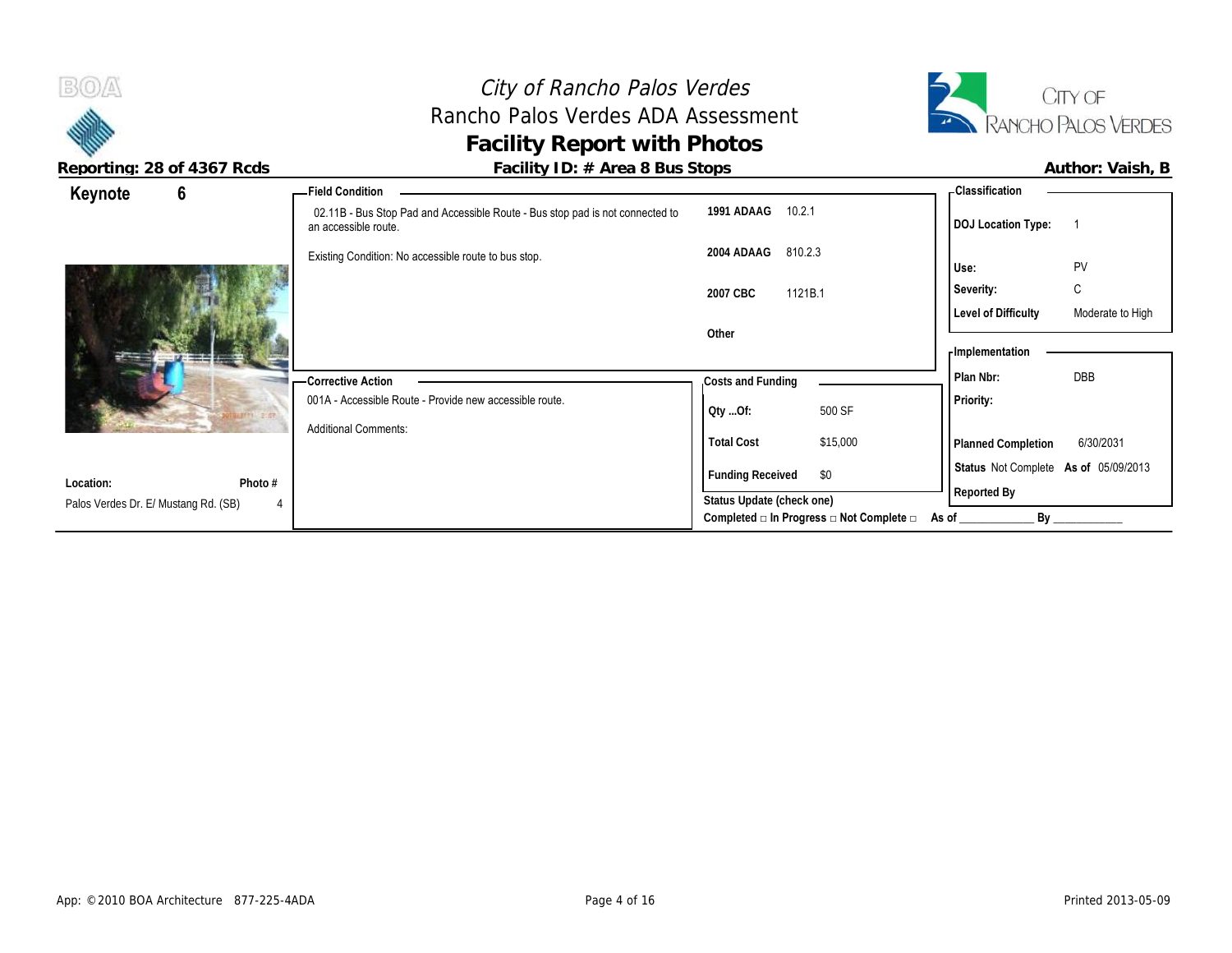



| Keynote                              | <b>Field Condition</b>                                                                                                                                                                                                                   |                                                         | <b>Classification</b>                  |
|--------------------------------------|------------------------------------------------------------------------------------------------------------------------------------------------------------------------------------------------------------------------------------------|---------------------------------------------------------|----------------------------------------|
|                                      | 02.16 - Hazardous Vehicular Area - Where a walk crosses or adjoins the<br>vehicular way and the walking surface is not separated by curbs, railings, or other<br>elements between the pedestrian areas and vehicular areas, the boundary | 1991 ADAAG 4.29.5                                       | <b>DOJ Location Type:</b>              |
|                                      | between the areas is not defined by a continuous detectable warning at least 36"<br>wide complying with CBC 1121B.3.1 item 8(a). (i.e., the warning surface shall                                                                        | 2004 ADAAG -                                            | PV<br>Use:                             |
|                                      | contrast visually with adjoining surfaces, either light on dark or dark on light, and                                                                                                                                                    | 2007 CBC<br>1133B.8.5                                   | C<br>Severity:                         |
|                                      | shall differ from adjoining walking surfaces in resiliency or sound on cane contact.<br>Color: yellow conforming to Federal Color No. 33538, Table IV/ Standard No.                                                                      |                                                         | Level of Difficulty<br>Moderate        |
|                                      | 595B. Where the color value contrast between the yellow warning and the main<br>walking surface is less than 70 percent, a 1" wide black strip shall separate the                                                                        | Other                                                   |                                        |
|                                      | yellow warning from the main walking surface.)                                                                                                                                                                                           |                                                         |                                        |
|                                      | Existing Condition: No boundary from bus stop to road.                                                                                                                                                                                   |                                                         |                                        |
|                                      |                                                                                                                                                                                                                                          |                                                         | <b>Implementation</b>                  |
|                                      | — Corrective Action                                                                                                                                                                                                                      | Costs and Funding                                       | <b>DBB</b><br>Plan Nbr:                |
|                                      | 027 - Site Work - Miscellaneous - See Additional Comments                                                                                                                                                                                | 1 EA<br>QtyOf:                                          | Priority:                              |
|                                      | Additional Comments: See Keynote 6 for corrective action.                                                                                                                                                                                | \$0<br><b>Total Cost</b>                                |                                        |
|                                      |                                                                                                                                                                                                                                          |                                                         | <b>Planned Completion</b><br>6/30/2031 |
| Location:<br>Photo #                 |                                                                                                                                                                                                                                          | <b>Funding Received</b><br>\$0                          | Status Not Complete As of 05/09/2013   |
| Palos Verdes Dr. E/ Mustang Rd. (SB) |                                                                                                                                                                                                                                          | Status Update (check one)                               | Reported By                            |
|                                      |                                                                                                                                                                                                                                          | Completed $\Box$ In Progress $\Box$ Not Complete $\Box$ | By<br>As of                            |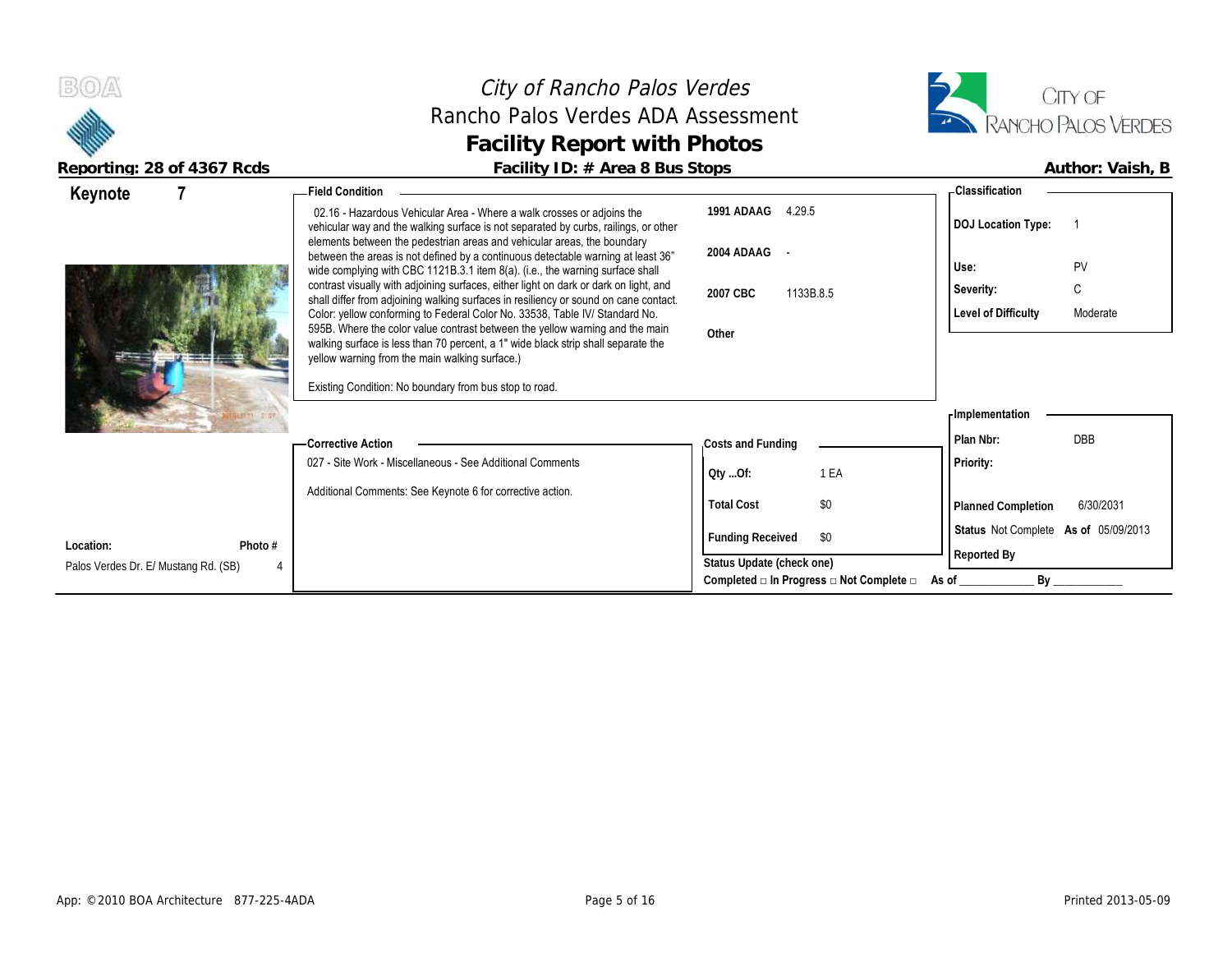

 $B(0)$ 

**Reporting: 28 of 4367 Rcds Facility ID: # Area 8 Bus Stops Author: Vaish, B**

| 8<br>Keynote                                       | - Field Condition                                                                                                                                                   |                                                                                               | - Classification                       |
|----------------------------------------------------|---------------------------------------------------------------------------------------------------------------------------------------------------------------------|-----------------------------------------------------------------------------------------------|----------------------------------------|
|                                                    | 02.17 - Other - Passenger Loading Zones - See Additional Comments                                                                                                   | 1991 ADAAG -                                                                                  | <b>DOJ</b> Location Type:<br>-1        |
|                                                    | Existing Condition: Bench (15" deep seat, 5" shoulder alignment).                                                                                                   | 2004 ADAAG<br>$\sim$                                                                          |                                        |
|                                                    |                                                                                                                                                                     |                                                                                               | PV<br>Use:                             |
|                                                    |                                                                                                                                                                     | 2007 CBC                                                                                      | E<br>Severity:                         |
|                                                    |                                                                                                                                                                     | Other                                                                                         | <b>Level of Difficulty</b><br>Moderate |
|                                                    |                                                                                                                                                                     |                                                                                               | - Implementation                       |
|                                                    | <b>Corrective Action</b>                                                                                                                                            | Costs and Funding                                                                             | DBB<br>Plan Nbr:                       |
|                                                    | 027 - Site Work - Miscellaneous - See Additional Comments                                                                                                           |                                                                                               | Priority:                              |
|                                                    | Additional Comments: Provide compliant bench and relocate to allow 12" shoulder                                                                                     | 1 EA<br>Oty Of:                                                                               |                                        |
|                                                    | alignment.                                                                                                                                                          | <b>Total Cost</b><br>\$600                                                                    | <b>Planned Completion</b>              |
|                                                    |                                                                                                                                                                     | <b>Funding Received</b><br>\$0                                                                | Status Not Complete As of 05/09/2013   |
| Photo #<br>Location:                               |                                                                                                                                                                     |                                                                                               | Reported By                            |
| Palos Verdes Dr. E/ Miraleste Library<br>8<br>(NB) |                                                                                                                                                                     | Status Update (check one)<br>Completed $\square$ In Progress $\square$ Not Complete $\square$ | As of                                  |
| 9<br>Keynote                                       | <b>Field Condition</b>                                                                                                                                              |                                                                                               | <b>Classification</b>                  |
|                                                    | 02.11A - Bus Stop Pad Size - Bus stop pad does not measure 8' long (measured<br>from the curb or vehicle roadway edge) by 5' wide (measured parallel to the vehicle | 10.2.1<br>1991 ADAAG                                                                          | <b>DOJ</b> Location Type:<br>- 1       |
|                                                    | roadway).                                                                                                                                                           | 2004 ADAAG<br>810.2.2                                                                         |                                        |
|                                                    | Existing Condition: Bus pad 8' long by 4' wide.                                                                                                                     |                                                                                               | PV<br>Use:                             |
|                                                    |                                                                                                                                                                     | 1121B.1<br>2007 CBC                                                                           | C<br>Severity:                         |
|                                                    |                                                                                                                                                                     |                                                                                               | <b>Level of Difficulty</b><br>High     |
|                                                    |                                                                                                                                                                     | Other                                                                                         | - Implementation                       |
|                                                    |                                                                                                                                                                     |                                                                                               | <b>DBB</b><br>Plan Nbr:                |
|                                                    | - Corrective Action                                                                                                                                                 | Costs and Funding                                                                             |                                        |
|                                                    |                                                                                                                                                                     |                                                                                               |                                        |
| 9010/11113700                                      | 006 - Concrete Walk - Remove non-compliant pavement and replace with new<br>concrete (area as shown on the drawings). The walkway slope shall not exceed 5%         | 10 SF<br>Oty Of:                                                                              | <b>Priority:</b>                       |
|                                                    | along the POT and cross slope shall not exceed 2%.                                                                                                                  | <b>Total Cost</b><br>\$192                                                                    | 6/30/2031<br><b>Planned Completion</b> |

**Photo #** 9 **Location:** Palos Verdes Dr. E/ Miraleste Library 9 (NB)

**Funding Received** \$0 **Status Update (check one)**

**Completed □ In Progress □ Not Complete □ As of \_\_\_\_\_\_\_\_\_\_\_\_\_ By \_\_\_\_\_\_\_\_\_\_\_\_**

**Status** Not Complete **As of** 05/09/2013

**Reported By**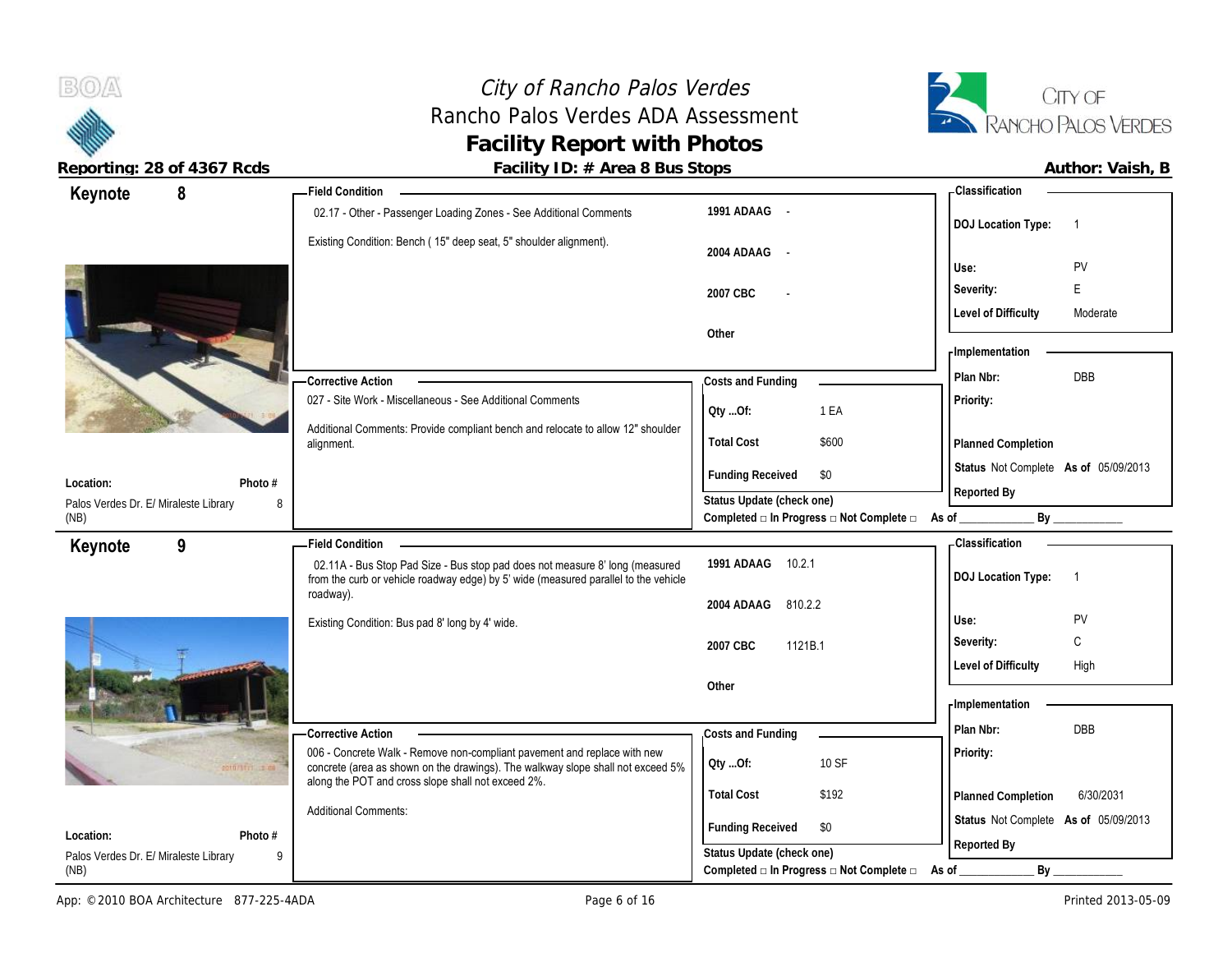

 $B(0)$ 

Palos (NB)

Reporting: 28 of 4367 Rcds **Facility ID: # Area 8 Bus Stops Facility ID: # Area 8 Bus Stops Author: Vaish, B** 

| 10<br>Keynote                              | <b>Field Condition</b>                                                                                                                                                                                            |                                          | <b>Classification</b>                       |
|--------------------------------------------|-------------------------------------------------------------------------------------------------------------------------------------------------------------------------------------------------------------------|------------------------------------------|---------------------------------------------|
|                                            | 02.17 - Other - Passenger Loading Zones - See Additional Comments                                                                                                                                                 | 1991 ADAAG -                             | <b>DOJ Location Type:</b><br>$\overline{1}$ |
|                                            | Existing Condition: 7" drop.                                                                                                                                                                                      | 2004 ADAAG -                             | <b>PV</b><br>Use:                           |
|                                            |                                                                                                                                                                                                                   | 2007 CBC                                 | $\mathsf{C}$<br>Severity:                   |
|                                            |                                                                                                                                                                                                                   |                                          | <b>Level of Difficulty</b><br>High          |
|                                            |                                                                                                                                                                                                                   | Other                                    |                                             |
|                                            |                                                                                                                                                                                                                   |                                          | - Implementation                            |
|                                            | - Corrective Action                                                                                                                                                                                               | Costs and Funding                        | DBB<br>Plan Nbr:                            |
| 2010/1111 12:00                            | 012 - Concrete Curb - Saw-cut concrete curb and remove. Grind all edges smooth<br>so adjacent floor surfaces align flush.                                                                                         | 19 LF<br>Oty Of:                         | Priority:                                   |
|                                            | <b>Additional Comments:</b>                                                                                                                                                                                       | <b>Total Cost</b><br>\$46                | 6/30/2031<br><b>Planned Completion</b>      |
| Photo #<br>Location:                       |                                                                                                                                                                                                                   | <b>Funding Received</b><br>\$0           | Status Not Complete As of 05/09/2013        |
| Palos Verdes Dr. E/ Miraleste Library<br>9 |                                                                                                                                                                                                                   | Status Update (check one)                | Reported By                                 |
| (NB)                                       |                                                                                                                                                                                                                   | Completed □ In Progress □ Not Complete □ | As of<br>By                                 |
| 11<br>Keynote                              | <b>Field Condition</b>                                                                                                                                                                                            |                                          | <b>Classification</b>                       |
|                                            | 02.12B - Bus Stop Pad Slope Perpendicular to Roadway - Bus stop pad slope<br>perpendicular to the roadway exceeds 2%.                                                                                             | 1991 ADAAG<br>10.2.1                     | <b>DOJ Location Type:</b><br>$\overline{1}$ |
|                                            | Existing Condition: 2.3% CS.                                                                                                                                                                                      | 2004 ADAAG<br>810.2.4                    |                                             |
|                                            |                                                                                                                                                                                                                   |                                          | PV<br>Use:                                  |
|                                            |                                                                                                                                                                                                                   | 2007 CBC<br>1121B.2.1                    | $\mathsf{C}$<br>Severity:                   |
|                                            |                                                                                                                                                                                                                   |                                          | <b>Level of Difficulty</b><br>High          |
|                                            |                                                                                                                                                                                                                   | Other                                    | - Implementation                            |
|                                            |                                                                                                                                                                                                                   |                                          |                                             |
|                                            | - Corrective Action                                                                                                                                                                                               | Costs and Funding                        | Plan Nbr:<br>DBB                            |
|                                            | 006 - Concrete Walk - Remove non-compliant pavement and replace with new<br>concrete (area as shown on the drawings). The walkway slope shall not exceed 5%<br>along the POT and cross slope shall not exceed 2%. | 50 SF<br>Qty Of:                         | Priority:                                   |
|                                            |                                                                                                                                                                                                                   | <b>Total Cost</b><br>\$960               | 6/30/2031<br>Planned Completion             |
|                                            | <b>Additional Comments:</b>                                                                                                                                                                                       |                                          | Status Not Complete As of 05/09/2013        |
| Photo #<br>Location:                       |                                                                                                                                                                                                                   | <b>Funding Received</b><br>\$0           | Reported By                                 |
| Palos Verdes Dr. E/ Miraleste Library<br>9 |                                                                                                                                                                                                                   | Status Update (check one)                |                                             |

Completed **□ In Progress □ Not Complete □** As of \_\_\_\_\_\_\_\_\_\_\_\_\_\_\_\_\_\_\_\_\_\_\_\_\_\_\_\_\_\_\_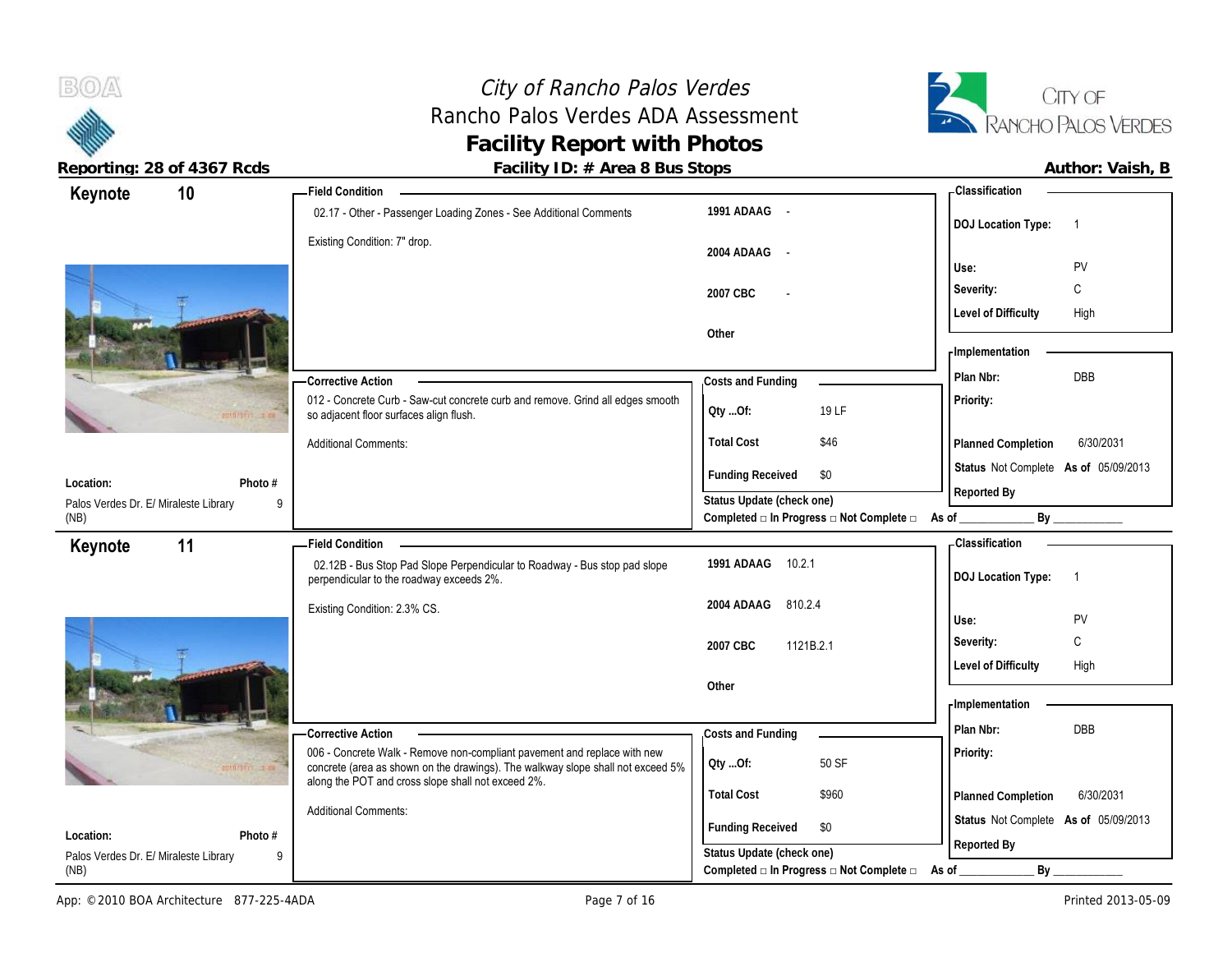(SB)

#### City of Rancho Palos Verdes Rancho Palos Verdes ADA Assessment **Facility Report with Photos**



**Reporting: 28 of 4367 Rcds Facility ID: # Area 8 Bus Stops Author: Vaish, B**

| Keynote                               | 12      | <b>Field Condition</b>                                                                                                                                                                                            |                                                        | <b>Classification</b>                               |
|---------------------------------------|---------|-------------------------------------------------------------------------------------------------------------------------------------------------------------------------------------------------------------------|--------------------------------------------------------|-----------------------------------------------------|
|                                       |         | 02.12A - Bus Stop Pad Slope Parallel to Roadway - Bus stop pad is not at the<br>same slope as the roadway in the direction parallel to the roadway.                                                               | 1991 ADAAG<br>10.2.1                                   | <b>DOJ</b> Location Type:<br>$\overline{1}$         |
|                                       |         | Existing Condition: 4.9% RS at bus pad, 3.8% RS at the road.                                                                                                                                                      | 810.2.4<br>2004 ADAAG                                  | PV<br>Use:                                          |
|                                       |         |                                                                                                                                                                                                                   | 2007 CBC<br>1121B.2.1                                  | C<br>Severity:                                      |
|                                       |         |                                                                                                                                                                                                                   |                                                        | <b>Level of Difficulty</b><br>High                  |
|                                       |         |                                                                                                                                                                                                                   | Other                                                  |                                                     |
|                                       |         |                                                                                                                                                                                                                   |                                                        | - Implementation                                    |
|                                       |         | - Corrective Action                                                                                                                                                                                               | Costs and Funding                                      | DBB<br>Plan Nbr:                                    |
|                                       |         | 006 - Concrete Walk - Remove non-compliant pavement and replace with new<br>concrete (area as shown on the drawings). The walkway slope shall not exceed 5%<br>along the POT and cross slope shall not exceed 2%. | 40 SF<br>Oty Of:                                       | Priority:                                           |
|                                       |         |                                                                                                                                                                                                                   | <b>Total Cost</b><br>\$768                             | 6/30/2031<br>Planned Completion                     |
| Location:                             | Photo # | <b>Additional Comments:</b>                                                                                                                                                                                       | <b>Funding Received</b><br>\$0                         | Status Not Complete As of 05/09/2013                |
| Palos Verdes Dr. E/ Miraleste Library | 12      |                                                                                                                                                                                                                   | Status Update (check one)                              | Reported By                                         |
| (SB)                                  |         |                                                                                                                                                                                                                   | Completed □ In Progress □ Not Complete □ As of _______ | By                                                  |
| Keynote                               | 13      | <b>Field Condition</b>                                                                                                                                                                                            |                                                        | <b>Classification</b>                               |
|                                       |         | 02.12B - Bus Stop Pad Slope Perpendicular to Roadway - Bus stop pad slope<br>perpendicular to the roadway exceeds 2%.                                                                                             | 1991 ADAAG<br>10.2.1                                   | <b>DOJ</b> Location Type:<br>$\overline{1}$         |
|                                       |         | Existing Condition: 2.3% CS.                                                                                                                                                                                      | 2004 ADAAG<br>810.2.4                                  | PV<br>Use:                                          |
|                                       |         |                                                                                                                                                                                                                   | 2007 CBC<br>1121B.2.1                                  | C<br>Severity:                                      |
|                                       |         |                                                                                                                                                                                                                   |                                                        | <b>Level of Difficulty</b><br>Moderate              |
|                                       |         |                                                                                                                                                                                                                   | Other                                                  |                                                     |
|                                       |         |                                                                                                                                                                                                                   |                                                        | - Implementation                                    |
|                                       |         | -Corrective Action                                                                                                                                                                                                | Costs and Funding                                      | Plan Nbr:<br><b>DBB</b>                             |
|                                       |         | 027 - Site Work - Miscellaneous - See Additional Comments                                                                                                                                                         |                                                        | <b>Priority:</b>                                    |
|                                       |         |                                                                                                                                                                                                                   | 1 EA<br>QtyOf:                                         |                                                     |
|                                       |         | Additional Comments: See Keynote 12 for corrective action.                                                                                                                                                        |                                                        |                                                     |
|                                       |         |                                                                                                                                                                                                                   | \$0<br><b>Total Cost</b>                               | Planned Completion<br>6/30/2031                     |
| Location:                             | Photo # |                                                                                                                                                                                                                   | <b>Funding Received</b><br>\$0                         | Status Not Complete As of 05/09/2013<br>Reported By |

Palos Verdes Dr. E/ Miraleste Library

12

**Status Update (check one)**

**Completed □ In Progress □ Not Complete □ As of \_\_\_\_\_\_\_\_\_\_\_\_\_ By \_\_\_\_\_\_\_\_\_\_\_\_**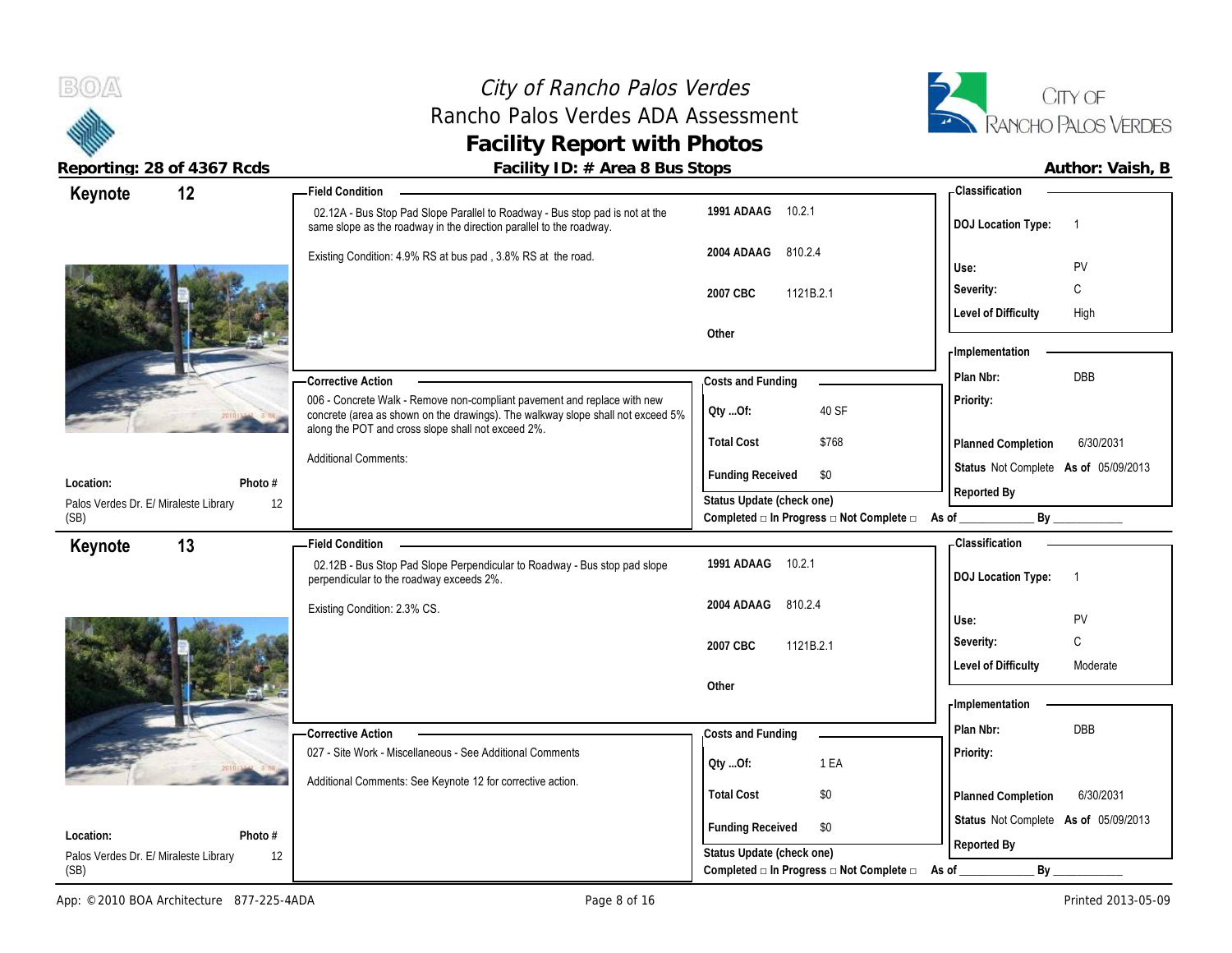

 $B(0)$ 

| 14<br>Keynote                          |         | <b>Field Condition</b>                                                                                                                                              |                                                                                               | - Classification                            |
|----------------------------------------|---------|---------------------------------------------------------------------------------------------------------------------------------------------------------------------|-----------------------------------------------------------------------------------------------|---------------------------------------------|
|                                        |         | 02.17 - Other - Passenger Loading Zones - See Additional Comments                                                                                                   | 1991 ADAAG -                                                                                  | <b>DOJ Location Type:</b><br>$\overline{1}$ |
|                                        |         | Existing Condition: Bench (16" high seat, 15 1/2" deep seat, 15 1/2" high back<br>support).                                                                         | 2004 ADAAG                                                                                    | PV<br>Use:                                  |
|                                        |         |                                                                                                                                                                     |                                                                                               |                                             |
|                                        |         |                                                                                                                                                                     | 2007 CBC                                                                                      | E<br>Severity:                              |
|                                        |         |                                                                                                                                                                     |                                                                                               | <b>Level of Difficulty</b><br>Moderate      |
|                                        |         |                                                                                                                                                                     | Other                                                                                         | - Implementation                            |
|                                        |         |                                                                                                                                                                     |                                                                                               |                                             |
|                                        |         | <b>Corrective Action</b>                                                                                                                                            | Costs and Funding                                                                             | <b>DBB</b><br>Plan Nbr:                     |
|                                        |         | 027 - Site Work - Miscellaneous - See Additional Comments                                                                                                           | Qty Of:<br>1 EA                                                                               | Priority:                                   |
|                                        |         | Additional Comments: Provide compliant bench with clear WC seating space.                                                                                           |                                                                                               |                                             |
|                                        |         |                                                                                                                                                                     | <b>Total Cost</b><br>\$600                                                                    | Planned Completion                          |
| Location:                              | Photo # |                                                                                                                                                                     | <b>Funding Received</b><br>\$0                                                                | Status Not Complete As of 05/09/2013        |
| Palos Verdes Dr. E/ Miraleste Dr. (NB) | 14      |                                                                                                                                                                     | Status Update (check one)                                                                     | Reported By                                 |
|                                        |         |                                                                                                                                                                     | Completed □ In Progress □ Not Complete □ As of _________                                      | By                                          |
| 15<br>Keynote                          |         | <b>Field Condition</b>                                                                                                                                              |                                                                                               | - Classification                            |
|                                        |         | 02.11A - Bus Stop Pad Size - Bus stop pad does not measure 8' long (measured<br>from the curb or vehicle roadway edge) by 5' wide (measured parallel to the vehicle | 1991 ADAAG 10.2.1                                                                             | <b>DOJ Location Type:</b><br>$\overline{1}$ |
|                                        |         |                                                                                                                                                                     |                                                                                               |                                             |
|                                        |         | roadway).                                                                                                                                                           | 2004 ADAAG<br>810.2.2                                                                         |                                             |
|                                        |         | Existing Condition: None provided.                                                                                                                                  |                                                                                               | PV<br>Use:                                  |
|                                        |         |                                                                                                                                                                     | 2007 CBC<br>1121B.1                                                                           | C<br>Severity:                              |
|                                        |         |                                                                                                                                                                     |                                                                                               | <b>Level of Difficulty</b><br>High          |
|                                        |         |                                                                                                                                                                     | Other                                                                                         |                                             |
|                                        |         |                                                                                                                                                                     |                                                                                               | - Implementation                            |
|                                        |         |                                                                                                                                                                     |                                                                                               | Plan Nbr:<br>DBB                            |
|                                        |         | <b>Corrective Action</b><br>006 - Concrete Walk - Remove non-compliant pavement and replace with new                                                                | Costs and Funding                                                                             | Priority:                                   |
|                                        |         | concrete (area as shown on the drawings). The walkway slope shall not exceed 5%                                                                                     | 55 SF<br>Qty Of:                                                                              |                                             |
|                                        |         | along the POT and cross slope shall not exceed 2%.                                                                                                                  | <b>Total Cost</b><br>\$1,056                                                                  | 6/30/2031<br>Planned Completion             |
|                                        |         | <b>Additional Comments:</b>                                                                                                                                         |                                                                                               | Status Not Complete As of 05/09/2013        |
| Location:                              | Photo # |                                                                                                                                                                     | <b>Funding Received</b><br>\$0                                                                |                                             |
| Palos Verdes Dr. E/ Miraleste Dr. (NB) | 15      |                                                                                                                                                                     | Status Update (check one)<br>Completed $\square$ In Progress $\square$ Not Complete $\square$ | Reported By<br>$By_$<br>As of               |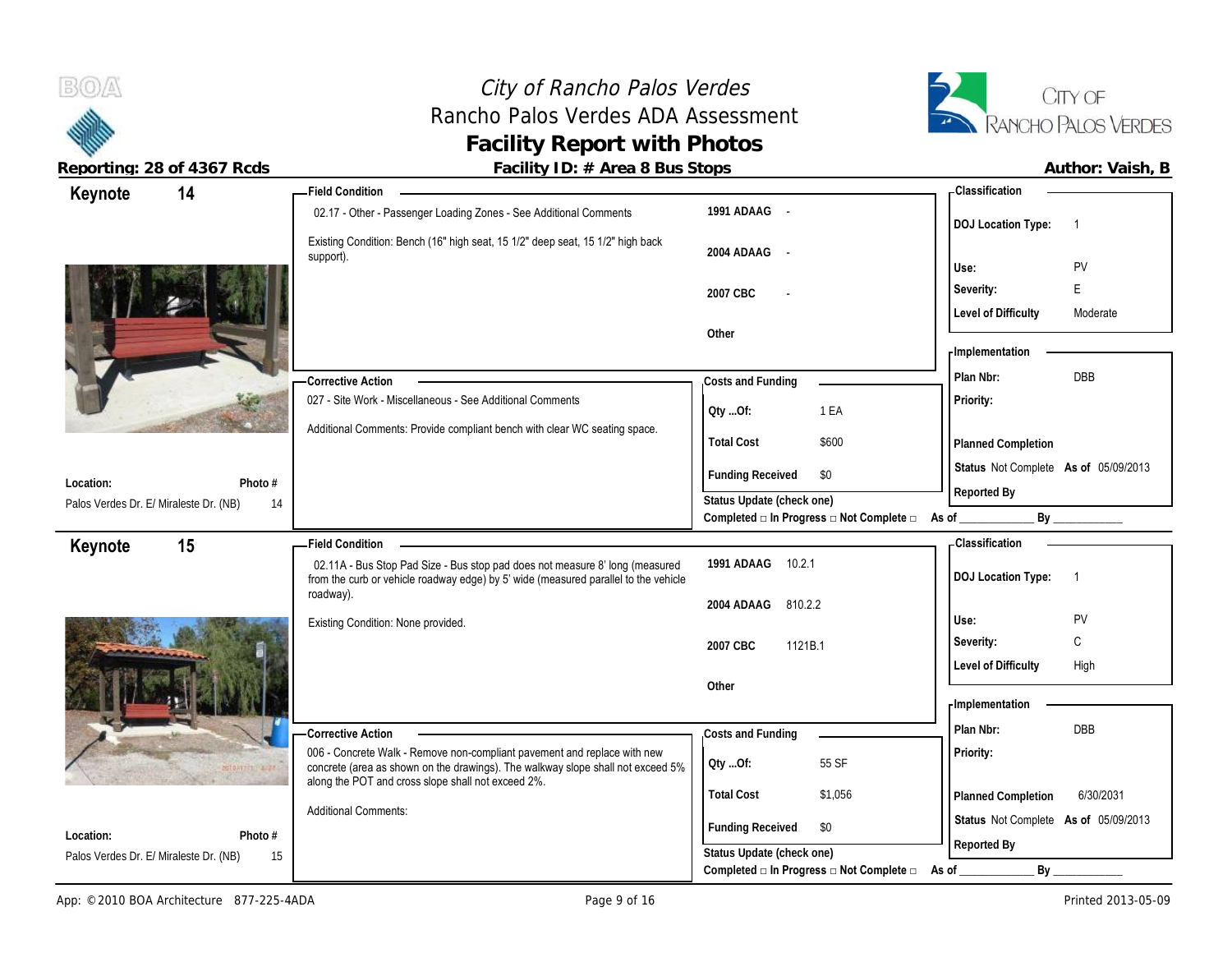City of Rancho Palos Verdes Rancho Palos Verdes ADA Assessment **Facility Report with Photos Reporting: 28 of 4367 Rcds Facility ID: # Area 8 Bus Stops Author: Vaish, B**



| 16<br>Keynote                          |         | <b>Field Condition</b>                                                                                |                                                                                               | <b>Classification</b>                                 |                  |
|----------------------------------------|---------|-------------------------------------------------------------------------------------------------------|-----------------------------------------------------------------------------------------------|-------------------------------------------------------|------------------|
|                                        |         | 02.11B - Bus Stop Pad and Accessible Route - Bus stop pad is not connected to<br>an accessible route. | 1991 ADAAG<br>10.2.1                                                                          | <b>DOJ Location Type:</b><br>$\overline{\phantom{1}}$ |                  |
|                                        |         | Existing Condition: No accessible route to bus stop.                                                  | 810.2.3<br>2004 ADAAG                                                                         |                                                       |                  |
|                                        |         |                                                                                                       |                                                                                               | PV<br>Use:                                            |                  |
|                                        |         |                                                                                                       | 2007 CBC<br>1121B.1                                                                           | C<br>Severity:                                        |                  |
|                                        |         |                                                                                                       |                                                                                               | <b>Level of Difficulty</b>                            | Moderate to High |
|                                        |         |                                                                                                       | Other                                                                                         | Implementation                                        |                  |
|                                        |         |                                                                                                       |                                                                                               |                                                       |                  |
|                                        |         | - Corrective Action                                                                                   | Costs and Funding                                                                             | DBB<br>Plan Nbr:                                      |                  |
|                                        |         | 001A - Accessible Route - Provide new accessible route.                                               | 500 SF<br>Oty Of:                                                                             | Priority:                                             |                  |
|                                        |         | <b>Additional Comments:</b>                                                                           | <b>Total Cost</b>                                                                             |                                                       |                  |
|                                        |         |                                                                                                       | \$15,000                                                                                      | Planned Completion                                    | 6/30/2031        |
| Location:                              | Photo # |                                                                                                       | <b>Funding Received</b><br>\$0                                                                | Status Not Complete As of 05/09/2013                  |                  |
| Palos Verdes Dr. E/ Miraleste Dr. (NB) | 16      |                                                                                                       | Status Update (check one)                                                                     | Reported By                                           |                  |
|                                        |         |                                                                                                       | Completed a In Progress a Not Complete a As of                                                | By                                                    |                  |
| 17<br>Keynote                          |         | <b>Field Condition</b>                                                                                |                                                                                               | <b>Classification</b>                                 |                  |
|                                        |         | 02.11A - Bus Stop Pad Size - Bus stop pad does not measure 8' long (measured                          | 1991 ADAAG 10.2.1                                                                             | <b>DOJ Location Type:</b><br>$\overline{1}$           |                  |
|                                        |         | from the curb or vehicle roadway edge) by 5' wide (measured parallel to the vehicle<br>roadway).      |                                                                                               |                                                       |                  |
|                                        |         |                                                                                                       |                                                                                               |                                                       |                  |
|                                        |         |                                                                                                       | 2004 ADAAG<br>810.2.2                                                                         | Use:                                                  |                  |
|                                        |         | Existing Condition: Bus pad 4' long by 5' wide.                                                       |                                                                                               | PV<br>C<br>Severity:                                  |                  |
|                                        |         |                                                                                                       | 2007 CBC<br>1121B.1                                                                           | High                                                  |                  |
|                                        |         |                                                                                                       | Other                                                                                         | <b>Level of Difficulty</b>                            |                  |
|                                        |         |                                                                                                       |                                                                                               | - Implementation                                      |                  |
|                                        |         |                                                                                                       |                                                                                               | Plan Nbr:<br><b>DBB</b>                               |                  |
|                                        |         | <b>Corrective Action</b><br>006 - Concrete Walk - Remove non-compliant pavement and replace with new  | Costs and Funding                                                                             | Priority:                                             |                  |
|                                        |         | concrete (area as shown on the drawings). The walkway slope shall not exceed 5%                       | 20 SF<br>QtyOf:                                                                               |                                                       |                  |
|                                        |         | along the POT and cross slope shall not exceed 2%.                                                    | <b>Total Cost</b><br>\$384                                                                    | Planned Completion                                    | 6/30/2031        |
|                                        |         | <b>Additional Comments:</b>                                                                           |                                                                                               | Status Not Complete As of 05/09/2013                  |                  |
| Location:                              | Photo # |                                                                                                       | <b>Funding Received</b><br>\$0                                                                |                                                       |                  |
| Via Colinita/ Enrose Ave. (EB)         | 17      |                                                                                                       | Status Update (check one)<br>Completed $\square$ In Progress $\square$ Not Complete $\square$ | Reported By<br>By<br>As of                            |                  |

 $B(0)$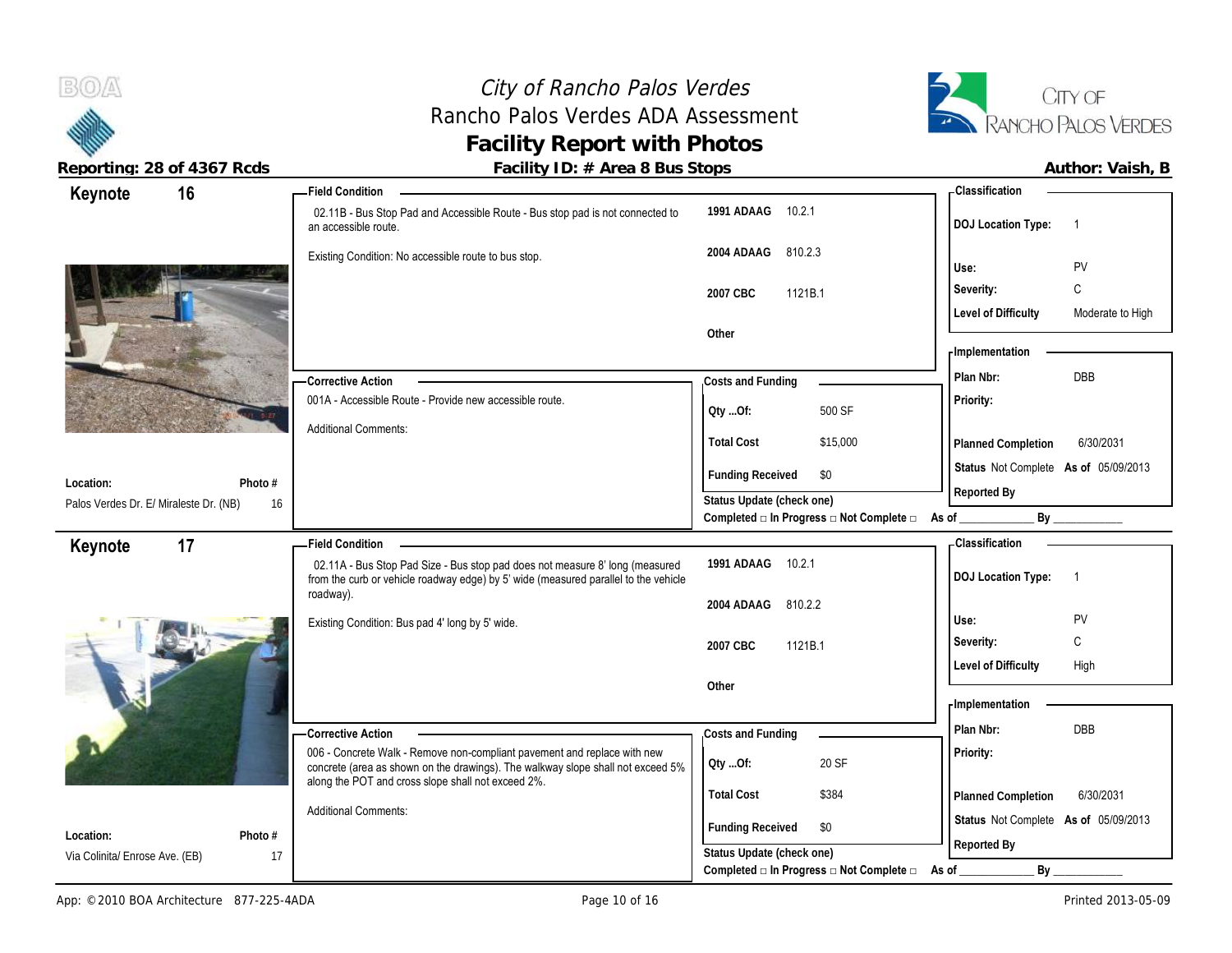## City of Rancho Palos Verdes Rancho Palos Verdes ADA Assessment **Facility Report with Photos**



Reporting: 28 of 4367 Rcds **Facility ID: # Area 8 Bus Stops Facility ID: # Area 8 Bus Stops Author: Vaish, B** 

| 18<br>Keynote                    |         | <b>Field Condition</b>                                                                                                                                      |                                                                                               |                                          | - Classification                                    |
|----------------------------------|---------|-------------------------------------------------------------------------------------------------------------------------------------------------------------|-----------------------------------------------------------------------------------------------|------------------------------------------|-----------------------------------------------------|
|                                  |         | 02.11B - Bus Stop Pad and Accessible Route - Bus stop pad is not connected to<br>an accessible route.                                                       | 1991 ADAAG 10.2.1                                                                             |                                          | <b>DOJ Location Type:</b><br>$\overline{1}$         |
|                                  |         | Existing Condition: No accessible route to bus stop.                                                                                                        | 810.2.3<br>2004 ADAAG                                                                         |                                          | PV<br>Use:                                          |
|                                  |         |                                                                                                                                                             | 2007 CBC<br>1121B.1                                                                           |                                          | C<br>Severity:                                      |
|                                  |         |                                                                                                                                                             |                                                                                               |                                          | <b>Level of Difficulty</b><br>Moderate              |
|                                  |         |                                                                                                                                                             | Other                                                                                         |                                          |                                                     |
|                                  |         |                                                                                                                                                             |                                                                                               |                                          | - Implementation                                    |
|                                  |         | <b>Corrective Action</b>                                                                                                                                    | Costs and Funding                                                                             |                                          | DBB<br>Plan Nbr:                                    |
|                                  |         | 027 - Site Work - Miscellaneous - See Additional Comments                                                                                                   | Oty Of:                                                                                       | 1 EA                                     | Priority:                                           |
|                                  |         | Additional Comments: Provide compliant curb ramp.                                                                                                           | <b>Total Cost</b>                                                                             | \$3,600                                  | 6/30/2031<br>Planned Completion                     |
| Location:                        | Photo # |                                                                                                                                                             | <b>Funding Received</b>                                                                       | \$0                                      | Status Not Complete As of 05/09/2013<br>Reported By |
| Via Colinita/ Enrose Ave. (EB)   | 18      |                                                                                                                                                             | Status Update (check one)                                                                     |                                          |                                                     |
|                                  |         |                                                                                                                                                             |                                                                                               | Completed □ In Progress □ Not Complete □ | By _____________<br>As of _                         |
| 19<br>Keynote                    |         | <b>Field Condition</b>                                                                                                                                      | 1991 ADAAG -                                                                                  |                                          | <b>Classification</b>                               |
|                                  |         | 02.17 - Other - Passenger Loading Zones - See Additional Comments                                                                                           |                                                                                               |                                          | <b>DOJ Location Type:</b><br>$\overline{1}$         |
|                                  |         | Existing Condition: Uneven surface at bus stop.                                                                                                             | 2004 ADAAG<br>$\sim$                                                                          |                                          |                                                     |
|                                  |         |                                                                                                                                                             |                                                                                               |                                          | PV<br>Use:                                          |
|                                  |         |                                                                                                                                                             | 2007 CBC                                                                                      |                                          | C<br>Severity:                                      |
|                                  |         |                                                                                                                                                             |                                                                                               |                                          |                                                     |
|                                  |         |                                                                                                                                                             |                                                                                               |                                          | <b>Level of Difficulty</b><br>High                  |
|                                  |         |                                                                                                                                                             | Other                                                                                         |                                          |                                                     |
|                                  |         |                                                                                                                                                             |                                                                                               |                                          | - Implementation                                    |
|                                  |         | -Corrective Action                                                                                                                                          | Costs and Funding                                                                             |                                          | DBB<br>Plan Nbr:                                    |
|                                  |         | 006 - Concrete Walk - Remove non-compliant pavement and replace with new<br>concrete (area as shown on the drawings). The walkway slope shall not exceed 5% | Qty Of:                                                                                       | 5 SF                                     | Priority:                                           |
|                                  |         | along the POT and cross slope shall not exceed 2%.                                                                                                          | <b>Total Cost</b>                                                                             | \$96                                     | 6/30/2031<br>Planned Completion                     |
| Location:                        | Photo # | <b>Additional Comments:</b>                                                                                                                                 | <b>Funding Received</b>                                                                       | \$0                                      | Status Not Complete As of 05/09/2013                |
| Miraleste Dr./ Via Bramante (EB) | 19      |                                                                                                                                                             | Status Update (check one)<br>Completed $\square$ In Progress $\square$ Not Complete $\square$ |                                          | Reported By<br>By                                   |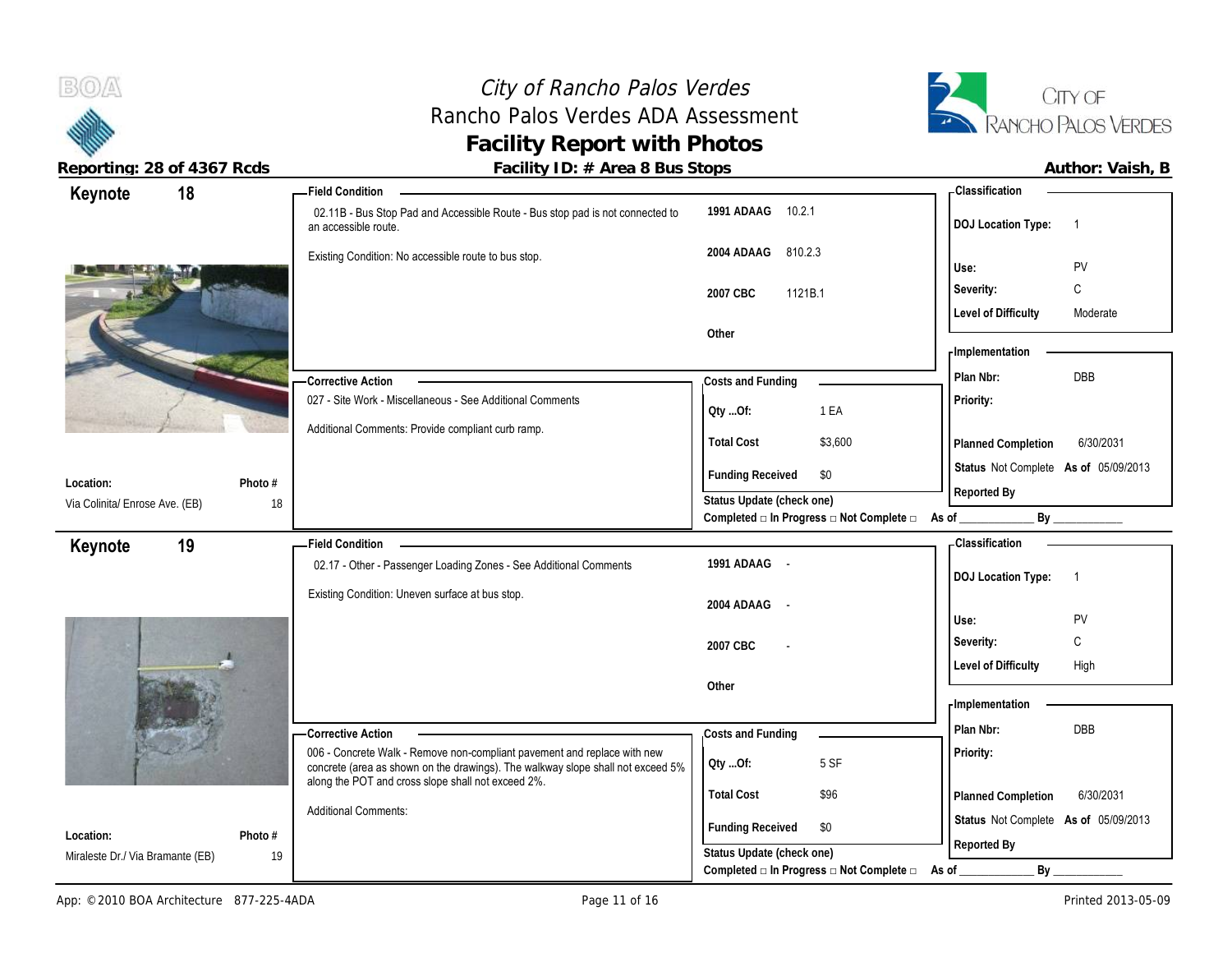## City of Rancho Palos Verdes Rancho Palos Verdes ADA Assessment **Facility Report with Photos**



Reporting: 28 of 4367 Rcds **Facility ID: # Area 8 Bus Stops Facility ID: # Area 8 Bus Stops Author: Vaish, B** 

| 20<br>Keynote                    |         | <b>Field Condition</b>                                                                                |                                                                                               |                                                                           | - Classification                     |                |
|----------------------------------|---------|-------------------------------------------------------------------------------------------------------|-----------------------------------------------------------------------------------------------|---------------------------------------------------------------------------|--------------------------------------|----------------|
|                                  |         | 02.11B - Bus Stop Pad and Accessible Route - Bus stop pad is not connected to<br>an accessible route. | 1991 ADAAG 10.2.1                                                                             |                                                                           | <b>DOJ Location Type:</b>            | $\overline{1}$ |
|                                  |         | Existing Condition: No accessible route to bus stop.                                                  | 2004 ADAAG<br>810.2.3                                                                         |                                                                           | Use:                                 | PV             |
|                                  |         |                                                                                                       | 1121B.1<br>2007 CBC                                                                           |                                                                           | Severity:                            | C              |
|                                  |         |                                                                                                       |                                                                                               |                                                                           | <b>Level of Difficulty</b>           | Moderate       |
|                                  |         |                                                                                                       | Other                                                                                         |                                                                           |                                      |                |
|                                  |         |                                                                                                       |                                                                                               |                                                                           | - Implementation                     |                |
|                                  |         | <b>Corrective Action</b>                                                                              | Costs and Funding                                                                             |                                                                           | Plan Nbr:                            | DBB            |
|                                  |         | 027 - Site Work - Miscellaneous - See Additional Comments                                             | Oty Of:                                                                                       | 1 EA                                                                      | Priority:                            |                |
|                                  |         | Additional Comments: Provide compliant curb ramp.                                                     | <b>Total Cost</b>                                                                             | \$3,600                                                                   | Planned Completion                   | 6/30/2031      |
|                                  |         |                                                                                                       | <b>Funding Received</b>                                                                       | \$0                                                                       | Status Not Complete As of 05/09/2013 |                |
| Location:                        | Photo # |                                                                                                       | Status Update (check one)                                                                     |                                                                           | Reported By                          |                |
| Miraleste Dr./ Via Bramante (EB) | 20      |                                                                                                       |                                                                                               | Completed $\square$ In Progress $\square$ Not Complete $\square$ As of __ |                                      | By             |
| 21<br>Keynote                    |         | <b>Field Condition</b>                                                                                |                                                                                               |                                                                           | - Classification                     |                |
|                                  |         | 02.17 - Other - Passenger Loading Zones - See Additional Comments                                     | 1991 ADAAG -                                                                                  |                                                                           |                                      |                |
|                                  |         | Existing Condition: Car obstructs access to bus stop.                                                 |                                                                                               |                                                                           | <b>DOJ Location Type:</b>            | $\overline{1}$ |
|                                  |         |                                                                                                       |                                                                                               |                                                                           |                                      |                |
|                                  |         |                                                                                                       | 2004 ADAAG -                                                                                  |                                                                           |                                      |                |
|                                  |         |                                                                                                       |                                                                                               |                                                                           | Use:                                 | PV             |
|                                  |         |                                                                                                       | 2007 CBC                                                                                      |                                                                           | Severity:                            | $\mathbb C$    |
|                                  |         |                                                                                                       | Other                                                                                         |                                                                           | <b>Level of Difficulty</b>           | Moderate       |
|                                  |         |                                                                                                       |                                                                                               |                                                                           | - Implementation                     |                |
|                                  |         | -Corrective Action                                                                                    |                                                                                               |                                                                           | Plan Nbr:                            | DBB            |
|                                  |         | 027 - Site Work - Miscellaneous - See Additional Comments                                             | Costs and Funding                                                                             |                                                                           | Priority:                            |                |
|                                  |         |                                                                                                       | QtyOf:                                                                                        | 1 EA                                                                      |                                      |                |
|                                  |         | Additional Comments: Provide red curb.                                                                | <b>Total Cost</b>                                                                             | \$120                                                                     | Planned Completion                   | 6/30/2031      |
| Location:                        | Photo # |                                                                                                       | <b>Funding Received</b>                                                                       | \$0                                                                       | Status Not Complete As of 05/09/2013 |                |
| Miraleste Dr./ Via Bramante (EB) | 21      |                                                                                                       | Status Update (check one)<br>Completed $\square$ In Progress $\square$ Not Complete $\square$ |                                                                           | Reported By<br>By<br>As of           |                |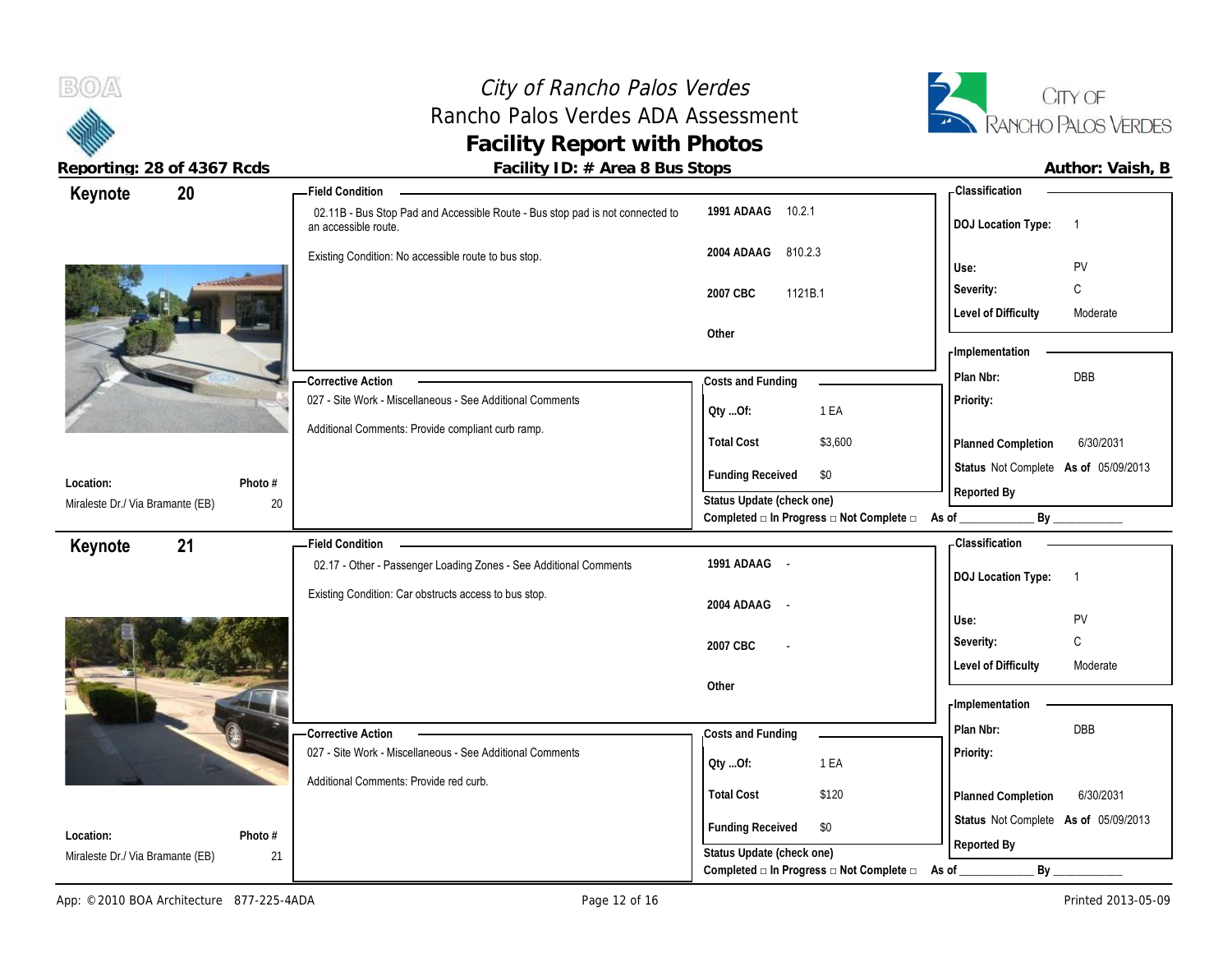# City of Rancho Palos Verdes Rancho Palos Verdes ADA Assessment **Facility Report with Photos**



**Reporting: 28 of 4367 Rcds Facility ID: # Area 8 Bus Stops** 

| Author: Vaish, B |  |
|------------------|--|
|                  |  |

| Keynote                             | 22                                | <b>Field Condition</b>                                                                                                 |                                                                                               | <b>Classification</b>                       |
|-------------------------------------|-----------------------------------|------------------------------------------------------------------------------------------------------------------------|-----------------------------------------------------------------------------------------------|---------------------------------------------|
|                                     |                                   | 02.17 - Other - Passenger Loading Zones - See Additional Comments                                                      | 1991 ADAAG -                                                                                  | <b>DOJ Location Type:</b><br>$\overline{1}$ |
|                                     |                                   | Existing Condition: Bench (14" deep seat, 16" high back support).                                                      | 2004 ADAAG -                                                                                  | Use:<br>PV                                  |
|                                     |                                   |                                                                                                                        |                                                                                               | E<br>Severity:                              |
|                                     | ,,,,,,,,,,,,,,,,,                 |                                                                                                                        | 2007 CBC                                                                                      | <b>Level of Difficulty</b><br>Moderate      |
|                                     |                                   |                                                                                                                        | Other                                                                                         |                                             |
|                                     | <b>THE THE PERSON WAS DIRET</b>   |                                                                                                                        |                                                                                               | - Implementation                            |
|                                     |                                   | -Corrective Action                                                                                                     | Costs and Funding                                                                             | DBB<br>Plan Nbr:                            |
|                                     | The South of American Autor Ville | 027 - Site Work - Miscellaneous - See Additional Comments                                                              | QtyOf:<br>1 EA                                                                                | Priority:                                   |
|                                     |                                   | Additional Comments: Provide compliant bench with clear WC seating space.                                              | <b>Total Cost</b><br>\$600                                                                    | Planned Completion                          |
|                                     |                                   |                                                                                                                        | <b>Funding Received</b><br>\$0                                                                | Status Not Complete As of 05/09/2013        |
| Location:                           | Photo #                           |                                                                                                                        |                                                                                               | Reported By                                 |
| Palos Verdes Dr. E/ Via Canada (NB) | 22                                |                                                                                                                        | Status Update (check one)<br>Completed □ In Progress □ Not Complete □ As of                   | $By$ <sub>——</sub>                          |
|                                     | 23                                | <b>Field Condition</b>                                                                                                 |                                                                                               | Classification                              |
| Keynote                             |                                   | 02.13A - Bus Stop Shelter - Clear Floor Area - Clear floor area of 30" by 48" is not<br>completely within the shelter. | 1991 ADAAG 10.2.1(2)                                                                          | <b>DOJ Location Type:</b><br>$\overline{1}$ |
|                                     |                                   |                                                                                                                        | 810.3                                                                                         |                                             |
|                                     |                                   | Existing Condition: No WC space provided within the shelter.                                                           | 2004 ADAAG                                                                                    | Use:<br>PV                                  |
|                                     |                                   |                                                                                                                        |                                                                                               | C<br>Severity:                              |
|                                     | ,,,,,,,,,,,,,,,,,,,,,,            |                                                                                                                        | 2007 CBC<br>1121B.2.1                                                                         | Moderate                                    |
|                                     |                                   |                                                                                                                        | Other                                                                                         | <b>Level of Difficulty</b>                  |
|                                     | of the second constraint that the |                                                                                                                        |                                                                                               | - Implementation                            |
|                                     |                                   | -Corrective Action                                                                                                     |                                                                                               | Plan Nbr:<br><b>DBB</b>                     |
|                                     | <b>NOUN ASSOCIATE AND CONTROL</b> | 027 - Site Work - Miscellaneous - See Additional Comments                                                              | Costs and Funding                                                                             | Priority:                                   |
|                                     |                                   |                                                                                                                        | 1 EA<br>Oty Of:                                                                               |                                             |
|                                     |                                   | Additional Comments: See Keynote 22 for corrective action.                                                             | <b>Total Cost</b><br>\$0                                                                      | 6/30/2031<br>Planned Completion             |
| Location:                           | Photo #                           |                                                                                                                        | <b>Funding Received</b><br>\$0                                                                | Status Not Complete As of 05/09/2013        |
| Palos Verdes Dr. E/ Via Canada (NB) | 22                                |                                                                                                                        | Status Update (check one)<br>Completed $\square$ In Progress $\square$ Not Complete $\square$ | Reported By<br>By                           |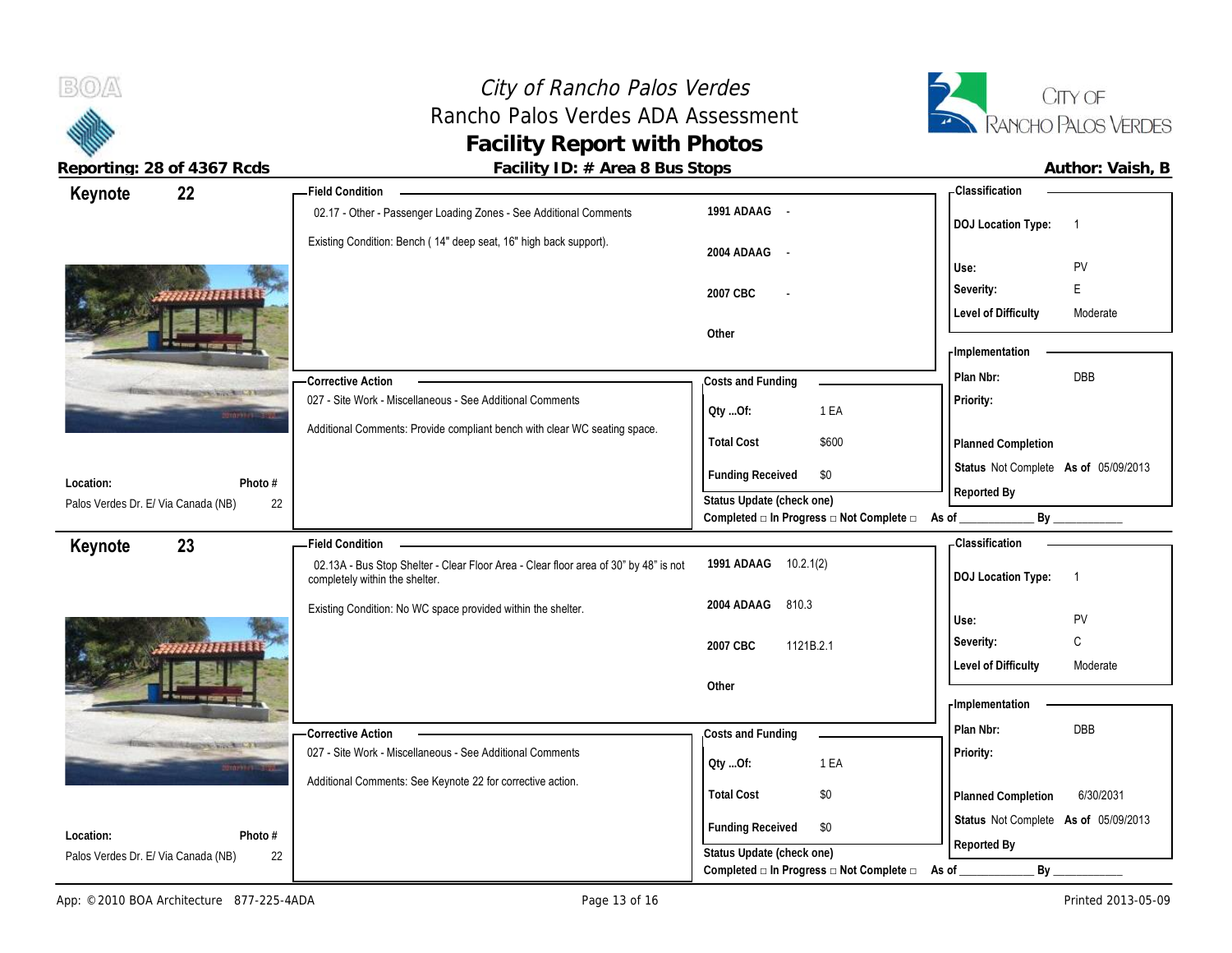

 $B(0)$ 

| r admiry TD. <i>II</i> Twica o Das Stops                    |                                                                                                                                           |
|-------------------------------------------------------------|-------------------------------------------------------------------------------------------------------------------------------------------|
|                                                             | - Classification                                                                                                                          |
| 1991 ADAAG -                                                | <b>DOJ Location Type:</b><br>$\overline{1}$                                                                                               |
| 2004 ADAAG -                                                |                                                                                                                                           |
|                                                             | PV<br>Use:                                                                                                                                |
| 2007 CBC                                                    | С<br>Severity:                                                                                                                            |
|                                                             | <b>Level of Difficulty</b><br>High                                                                                                        |
| Other                                                       |                                                                                                                                           |
|                                                             | - Implementation                                                                                                                          |
| Costs and Funding                                           | <b>DBB</b><br>Plan Nbr:                                                                                                                   |
| Oty Of:<br>4 LF                                             | Priority:                                                                                                                                 |
| \$10<br><b>Total Cost</b>                                   | Planned Completion<br>6/30/2031                                                                                                           |
| <b>Funding Received</b><br>\$0                              | Status Not Complete As of 05/09/2013                                                                                                      |
| Status Update (check one)                                   | Reported By                                                                                                                               |
|                                                             |                                                                                                                                           |
|                                                             | - Classification                                                                                                                          |
| 1991 ADAAG 4.8.4                                            | <b>DOJ Location Type:</b><br>$\overline{1}$                                                                                               |
|                                                             |                                                                                                                                           |
| 405.7, 405.7.1<br>2004 ADAAG                                |                                                                                                                                           |
|                                                             | PV<br>Use:                                                                                                                                |
| 2007 CBC<br>1133B.5.4.1                                     | С<br>Severity:                                                                                                                            |
|                                                             | <b>Level of Difficulty</b><br>High                                                                                                        |
| Other                                                       |                                                                                                                                           |
|                                                             | - Implementation                                                                                                                          |
| Costs and Funding                                           | DBB<br>Plan Nbr:                                                                                                                          |
| 35 SF<br>QtyOf:                                             | Priority:                                                                                                                                 |
| <b>Total Cost</b><br>\$672                                  | 6/30/2031<br>Planned Completion                                                                                                           |
|                                                             | Status Not Complete As of 05/09/2013                                                                                                      |
| <b>Funding Received</b><br>\$0<br>Status Update (check one) | Reported By                                                                                                                               |
|                                                             | 012 - Concrete Curb - Saw-cut concrete curb and remove. Grind all edges smooth<br>Completed □ In Progress □ Not Complete □ As of ________ |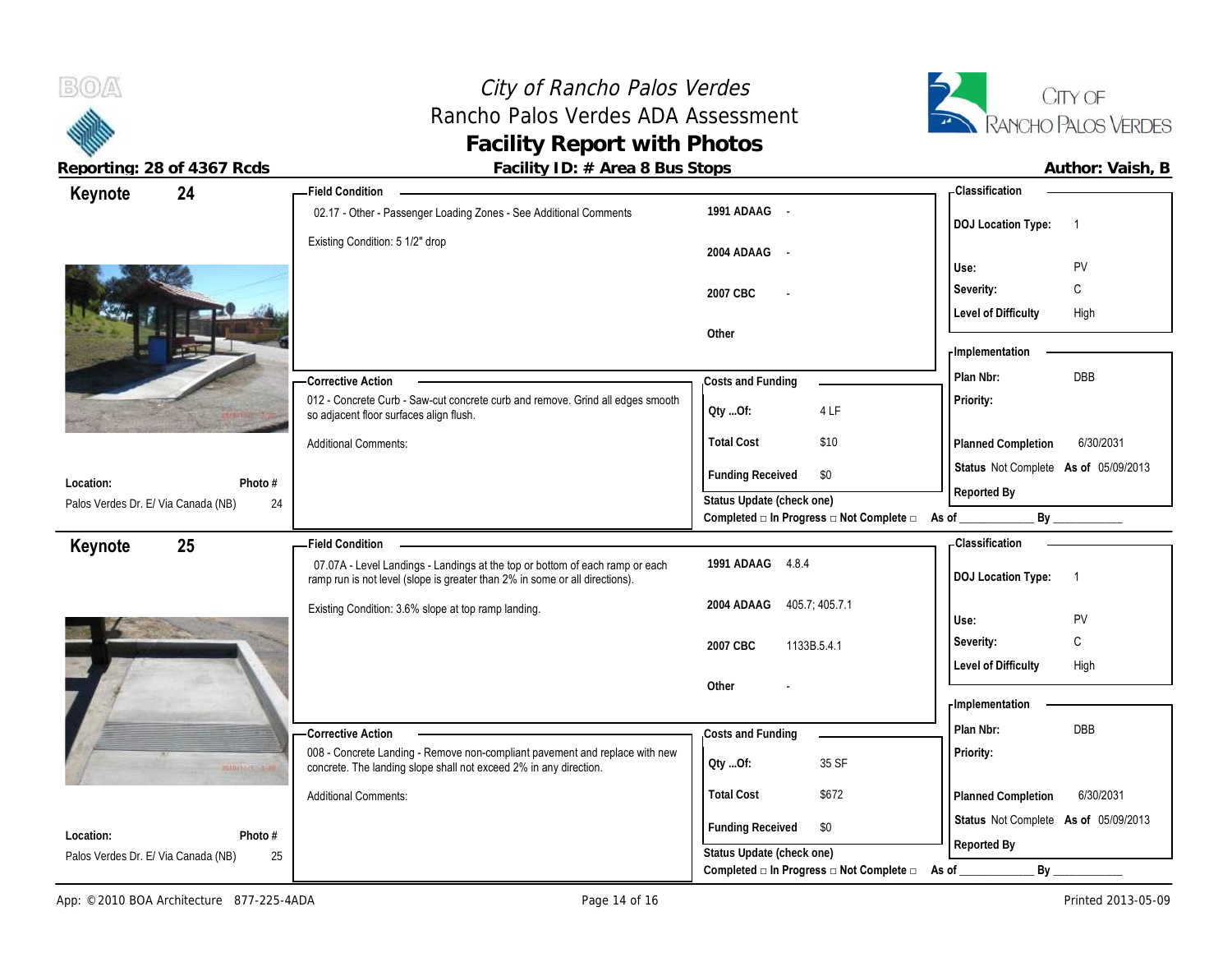

**BOA** 

| $\frac{1}{2}$                                   |         | <b>Example 1 D.</b> <i>II</i> And of Dus Stops                                                                                                                                                                            |                                                                                      | AULINI. VUIJII, D                              |
|-------------------------------------------------|---------|---------------------------------------------------------------------------------------------------------------------------------------------------------------------------------------------------------------------------|--------------------------------------------------------------------------------------|------------------------------------------------|
| 26<br>Keynote                                   |         | Field Condition ____                                                                                                                                                                                                      |                                                                                      | <b>Classification</b>                          |
|                                                 |         | 02.17 - Other - Passenger Loading Zones - See Additional Comments                                                                                                                                                         | 1991 ADAAG -                                                                         | <b>DOJ Location Type:</b>                      |
|                                                 |         | Existing Condition: Uneven surface.                                                                                                                                                                                       | 2004 ADAAG<br>$\sim$                                                                 |                                                |
|                                                 |         |                                                                                                                                                                                                                           |                                                                                      | <b>PV</b><br>Use:                              |
|                                                 |         |                                                                                                                                                                                                                           | 2007 CBC                                                                             | C<br>Severity:                                 |
|                                                 |         |                                                                                                                                                                                                                           |                                                                                      | <b>Level of Difficulty</b><br>Moderate to High |
|                                                 |         |                                                                                                                                                                                                                           | Other                                                                                | <b>Implementation</b>                          |
|                                                 |         |                                                                                                                                                                                                                           |                                                                                      |                                                |
|                                                 |         | <b>Corrective Action</b>                                                                                                                                                                                                  | Costs and Funding                                                                    | <b>DBB</b><br>Plan Nbr:                        |
|                                                 |         | 004A - Asphalt Paving - Remove non-compliant pavement and replace with new<br>asphalt paving (area as shown on the drawings). The walkway slope shall not<br>exceed 5% along the POT and cross slope shall not exceed 2%. | 50 SF<br>QtyOf:                                                                      | Priority:                                      |
|                                                 |         |                                                                                                                                                                                                                           | <b>Total Cost</b><br>\$510                                                           | 6/30/2031<br><b>Planned Completion</b>         |
| Location:                                       | Photo # | <b>Additional Comments:</b>                                                                                                                                                                                               | <b>Funding Received</b><br>\$0                                                       | Status Not Complete As of 05/09/2013           |
| Palos Verdes Dr. E/ Via Canada (NB)<br>24       |         |                                                                                                                                                                                                                           | Status Update (check one)                                                            | Reported By                                    |
|                                                 |         |                                                                                                                                                                                                                           | Completed □ In Progress □ Not Complete □ As of _________                             |                                                |
| Keynote<br>27                                   |         | Field Condition <b>Engineer Condition</b>                                                                                                                                                                                 |                                                                                      | <b>Classification</b>                          |
|                                                 |         | 02.11A - Bus Stop Pad Size - Bus stop pad does not measure 8' long (measured<br>from the curb or vehicle roadway edge) by 5' wide (measured parallel to the vehicle                                                       | 1991 ADAAG 10.2.1                                                                    | <b>DOJ Location Type:</b><br>$\overline{1}$    |
|                                                 |         | roadway).                                                                                                                                                                                                                 | 2004 ADAAG<br>810.2.2                                                                |                                                |
|                                                 |         | Existing Condition: None provided.                                                                                                                                                                                        |                                                                                      | PV<br>Use:                                     |
|                                                 |         |                                                                                                                                                                                                                           | 2007 CBC<br>1121B.1                                                                  | $\mathsf C$<br>Severity:                       |
|                                                 |         |                                                                                                                                                                                                                           |                                                                                      | <b>Level of Difficulty</b><br>High             |
|                                                 |         |                                                                                                                                                                                                                           | Other                                                                                |                                                |
|                                                 |         |                                                                                                                                                                                                                           |                                                                                      | - Implementation                               |
|                                                 |         |                                                                                                                                                                                                                           |                                                                                      |                                                |
|                                                 |         | <b>Corrective Action</b>                                                                                                                                                                                                  | Costs and Funding                                                                    | Plan Nbr:<br>DBB                               |
|                                                 |         | 006 - Concrete Walk - Remove non-compliant pavement and replace with new<br>concrete (area as shown on the drawings). The walkway slope shall not exceed 5%                                                               | 40 SF<br>Qty Of:                                                                     | Priority:                                      |
|                                                 |         | along the POT and cross slope shall not exceed 2%.                                                                                                                                                                        | <b>Total Cost</b><br>\$768                                                           | 6/30/2031<br>Planned Completion                |
|                                                 |         | <b>Additional Comments:</b>                                                                                                                                                                                               |                                                                                      |                                                |
| Location:                                       | Photo # |                                                                                                                                                                                                                           | <b>Funding Received</b><br>\$0                                                       | Status Not Complete As of 05/09/2013           |
| Palos Verdes Dr. E/ Intermediate<br>School (SB) | 27      |                                                                                                                                                                                                                           | Status Update (check one)<br>Completed $\Box$ In Progress $\Box$ Not Complete $\Box$ | Reported By<br>By<br>As of                     |